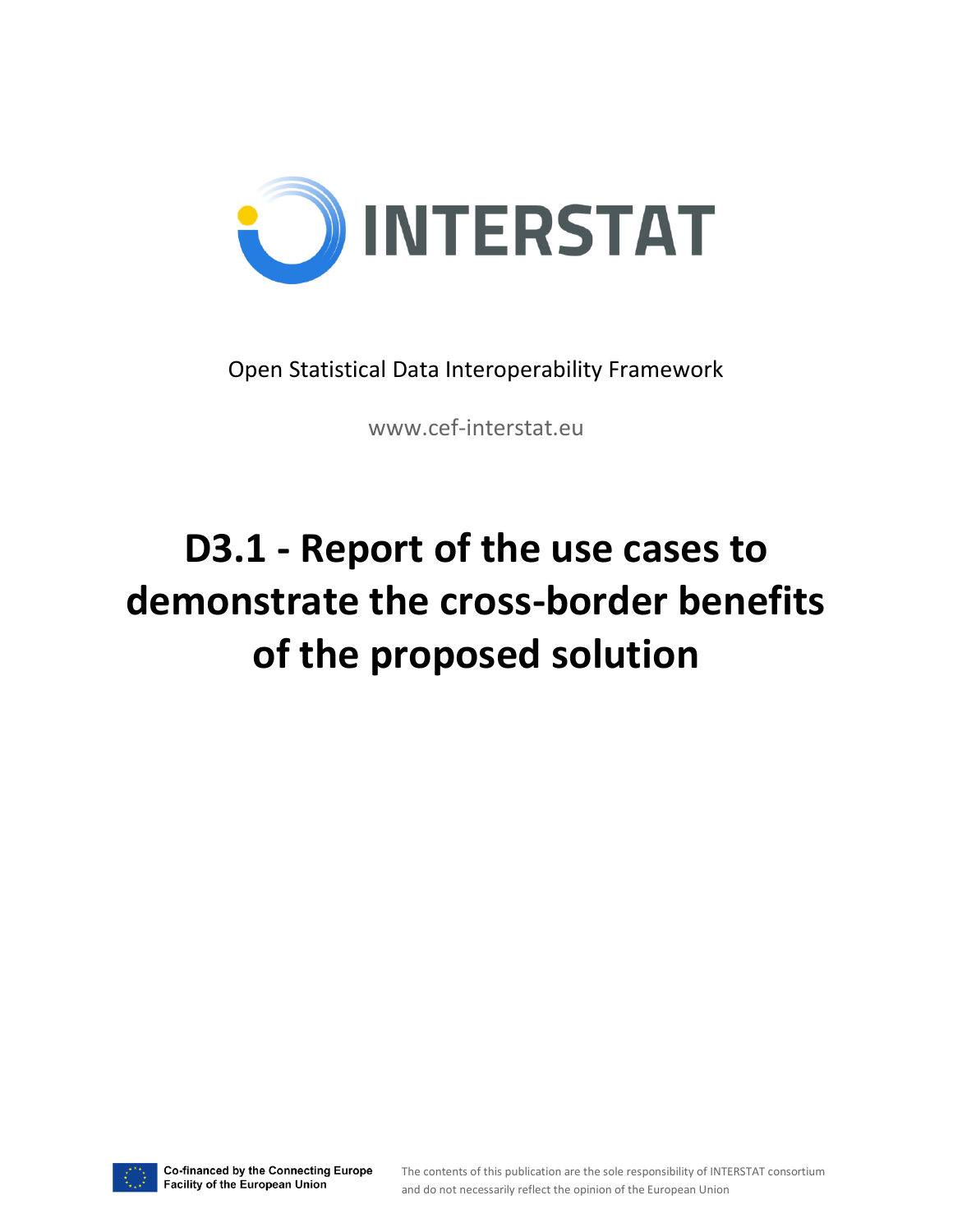



**Project full title** INTERSTAT - Open Statistical Data Interoperability Framework

**Grant Agreement No.** INEA/CEF/ICT/A2019/2063524

**Project Document Number** Deliverable 3.1 (Activity 3)

**Project Document Delivery Date** 31.12.2020

**Deliverable Type and Security** Report – Public This document is licensed under a [Creative Commons Attribution 4.0 International License](https://creativecommons.org/licenses/by/4.0/)

**Author** Franck Cotton (Insee)

**Contributors** Monica Scannapieco (Istat), Carlo Vaccari (Istat), Martino Maggio (ENG)

**Reviewers** Marina Gandolfo (Istat) Stéphane Dufour and Davide Taibi (External Expert Advisory Board)

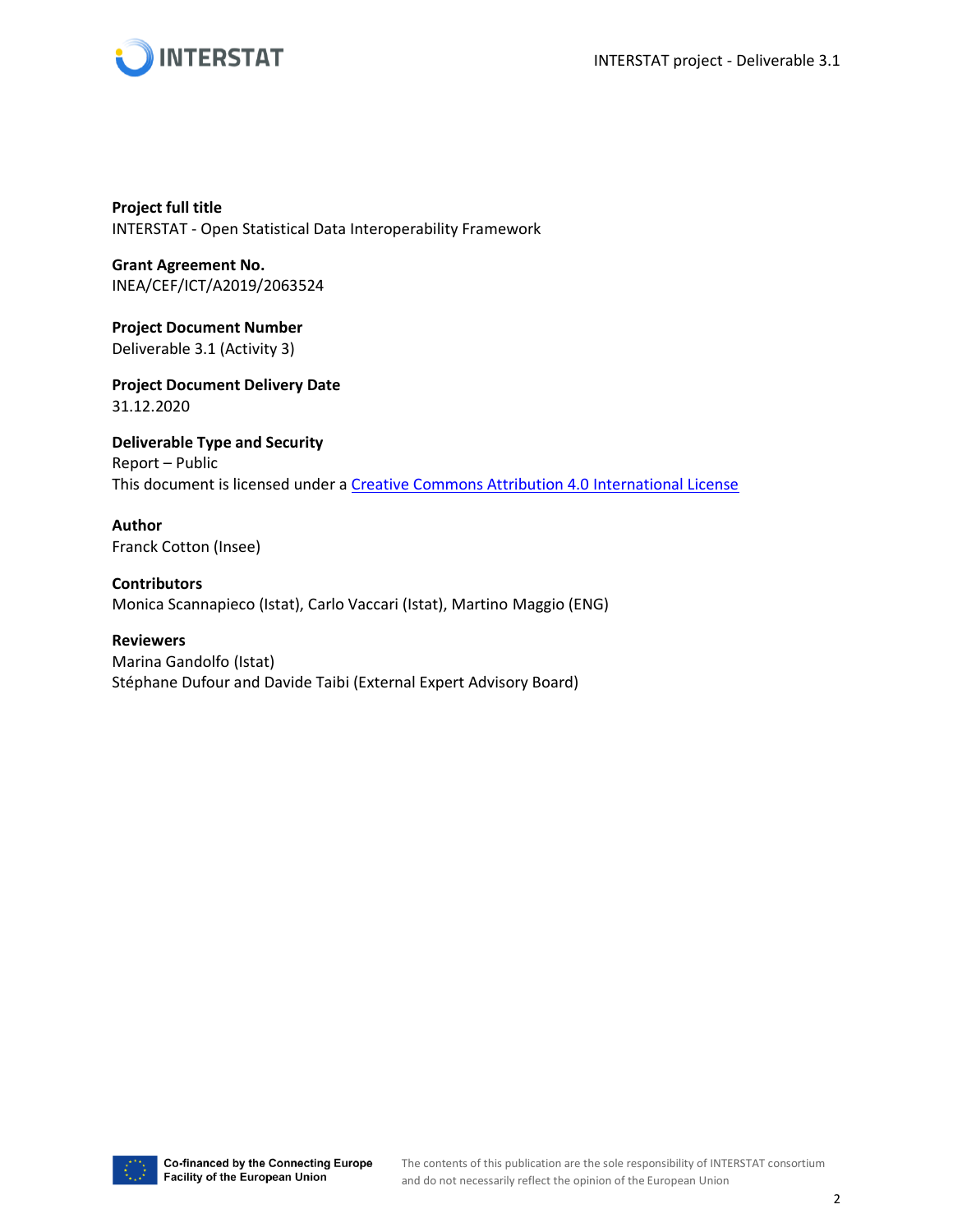

## **Table of Contents**

| $\mathbf{1}$     |       |                                                                        |  |  |  |
|------------------|-------|------------------------------------------------------------------------|--|--|--|
|                  | 1.1   |                                                                        |  |  |  |
|                  | 1.2   |                                                                        |  |  |  |
|                  | 1.2.1 |                                                                        |  |  |  |
|                  | 1.2.2 |                                                                        |  |  |  |
|                  | 1.2.3 |                                                                        |  |  |  |
|                  | 1.2.4 |                                                                        |  |  |  |
|                  | 1.2.5 |                                                                        |  |  |  |
|                  | 1.2.6 |                                                                        |  |  |  |
| $\boldsymbol{2}$ |       | Cross-border interoperability in the INTERSTAT technical framework  16 |  |  |  |
| 3                |       |                                                                        |  |  |  |
|                  | 3.1   |                                                                        |  |  |  |
|                  | 3.1.1 |                                                                        |  |  |  |
|                  | 3.1.2 |                                                                        |  |  |  |
|                  | 3.1.3 |                                                                        |  |  |  |
|                  | 3.2   |                                                                        |  |  |  |
|                  | 3.2.1 |                                                                        |  |  |  |
|                  | 3.2.2 |                                                                        |  |  |  |
|                  | 3.2.3 |                                                                        |  |  |  |
|                  | 3.3   |                                                                        |  |  |  |
|                  | 3.3.1 |                                                                        |  |  |  |
|                  | 3.3.2 |                                                                        |  |  |  |
|                  | 3.3.3 |                                                                        |  |  |  |
|                  |       |                                                                        |  |  |  |
|                  |       |                                                                        |  |  |  |

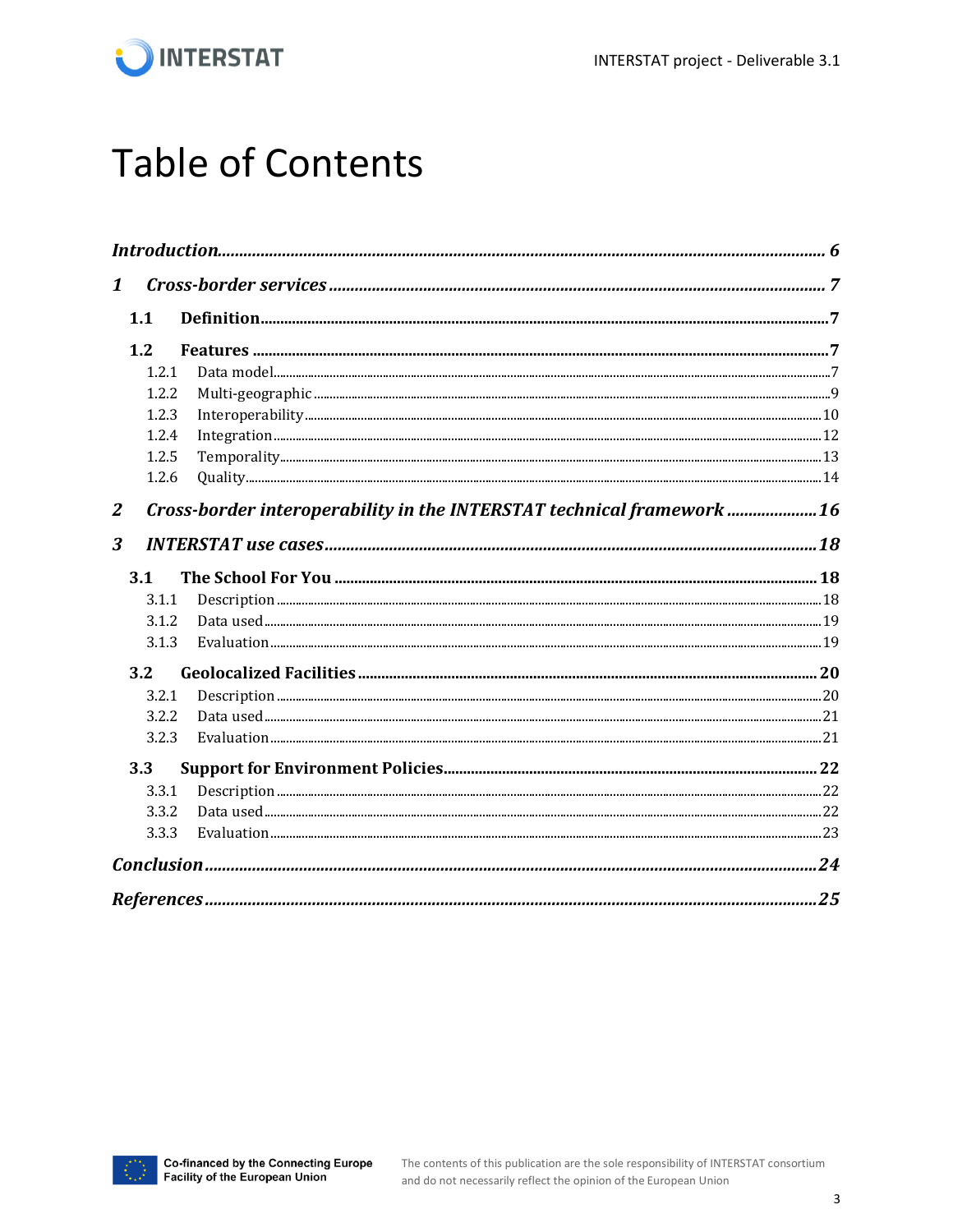

## List of figures

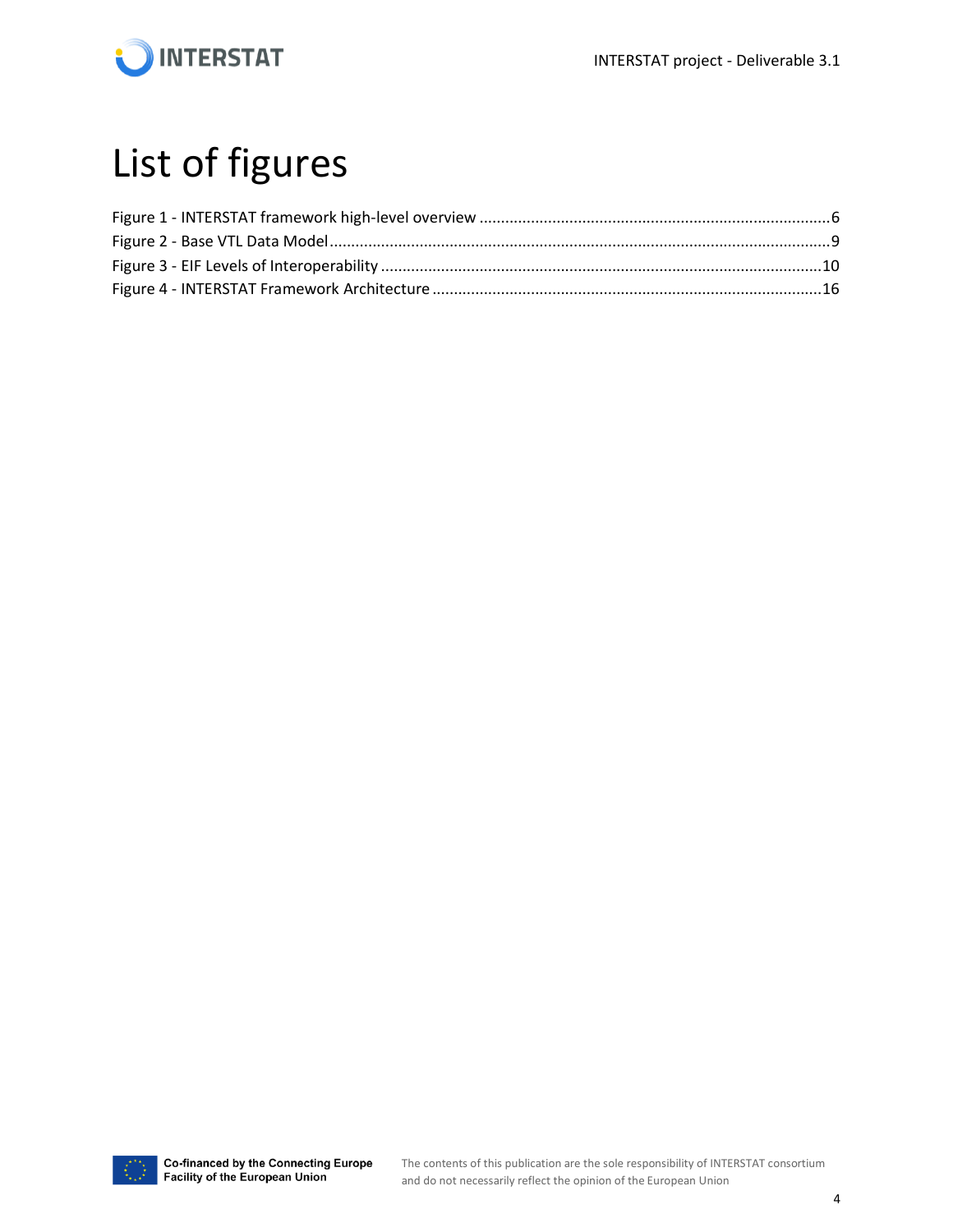

#### **Executive Summary**

The scope of this document is to analyse the "cross-border" benefits of the use cases defined in the INTERSTAT project.

In the chapter [1](#page-6-0) are defined different criteria for assessing the cross-border value of INTERSTAT services and clients, and in particular the pilot use cases. More than a uniformly-structured evaluation benchmark, we will describe a list of topics that will allow us to characterise the cross-border value of the upstream and downstream data services and of the clients from different points of view.

The chapter [0](#page-14-0) will focus on the cross-border added value brought by the INTERSTAT technical framework itself highlighting in particular the interoperability capabilities.

The last chapter will describe the INTERSTAT pilot services in the light of the criteria previously defined. For each use case it will be provided a description, the proposed datasets to be used for the service implementation and the cross-border and cross domain features.

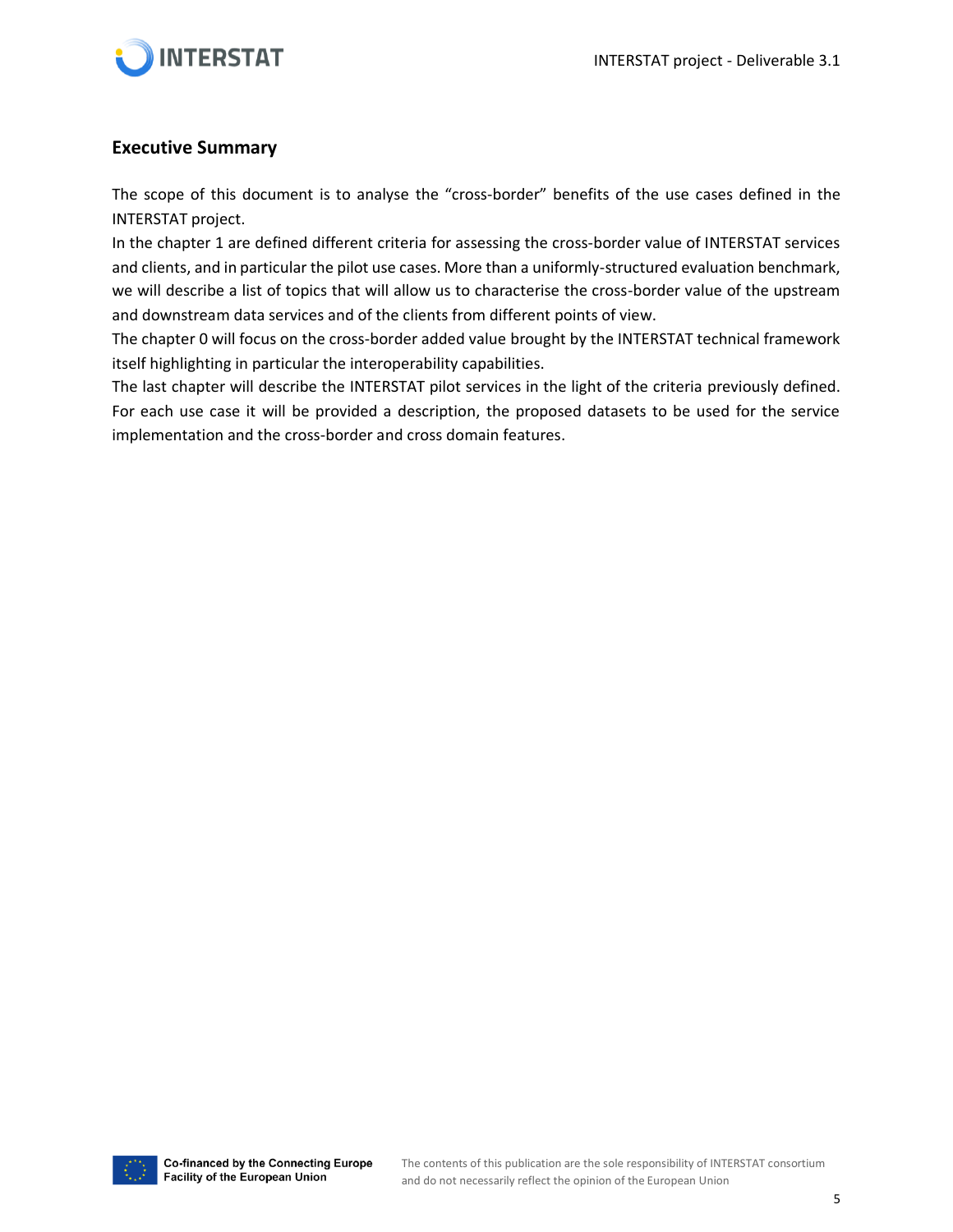

## <span id="page-5-0"></span>Introduction

In this deliverable are discussed the "cross-border" benefits of the use cases defined in the INTERSTAT project proposal. Beforehand, we are going to define more precisely this notion of cross-border value or benefit, and list some aspects that can be used to evaluate it.

The following figure presents an overview of the solution that will be delivered by the INTERSTAT project. The pilot use cases are pictured in the upper left corner. They feed on data exposed through an API based on the INTERSTAT framework. The framework itself merges data from different statistical offices, which can be heterogeneous in terms of representations but are conceptually aligned on shared ontologies in order to allow for their interoperability.



*Figure 1 - INTERSTAT framework high-level overview*

<span id="page-5-1"></span>We can see that different layers of data services are present in the solution, mainly the upstream data services produced by the statistical institutes and consumed by the INTERSTAT framework, and downstream services produced by the INTERSTAT framework and consumed by client applications, and in particular by pilot use cases.

In the INTERSTAT installation, upstream data services are provided by National Statistical Institutes, so the notion of "border" appears at this stage. One of the main objectives of INTERSTAT is to ensure that national data are made interoperable so they can be used in transnational client applications valuable for their users. So the benefit of transnational client applications for their users relies, not only on their intrinsic business or technical value, but also on the value and level of interoperability of the downstream services they rely on, which in turn are determined by the value and level of interoperability of upstream data services, but also by the value added by the INTERSTAT framework, which can be measured along various dimensions of data and metadata quality. These different components are reflected in the structure of the paper. In a first part, we will try to define more clearly the notion of cross-border value for statistical data services, and the factors that it involves. The second part focuses on the value added by the INTERSTAT platform. Then we will review each of the INTERSTAT use cases in the light of this notion. Finally, we will analyse how it is possible to adjust the use case specifications in order to improve their potential benefits as cross-border services.

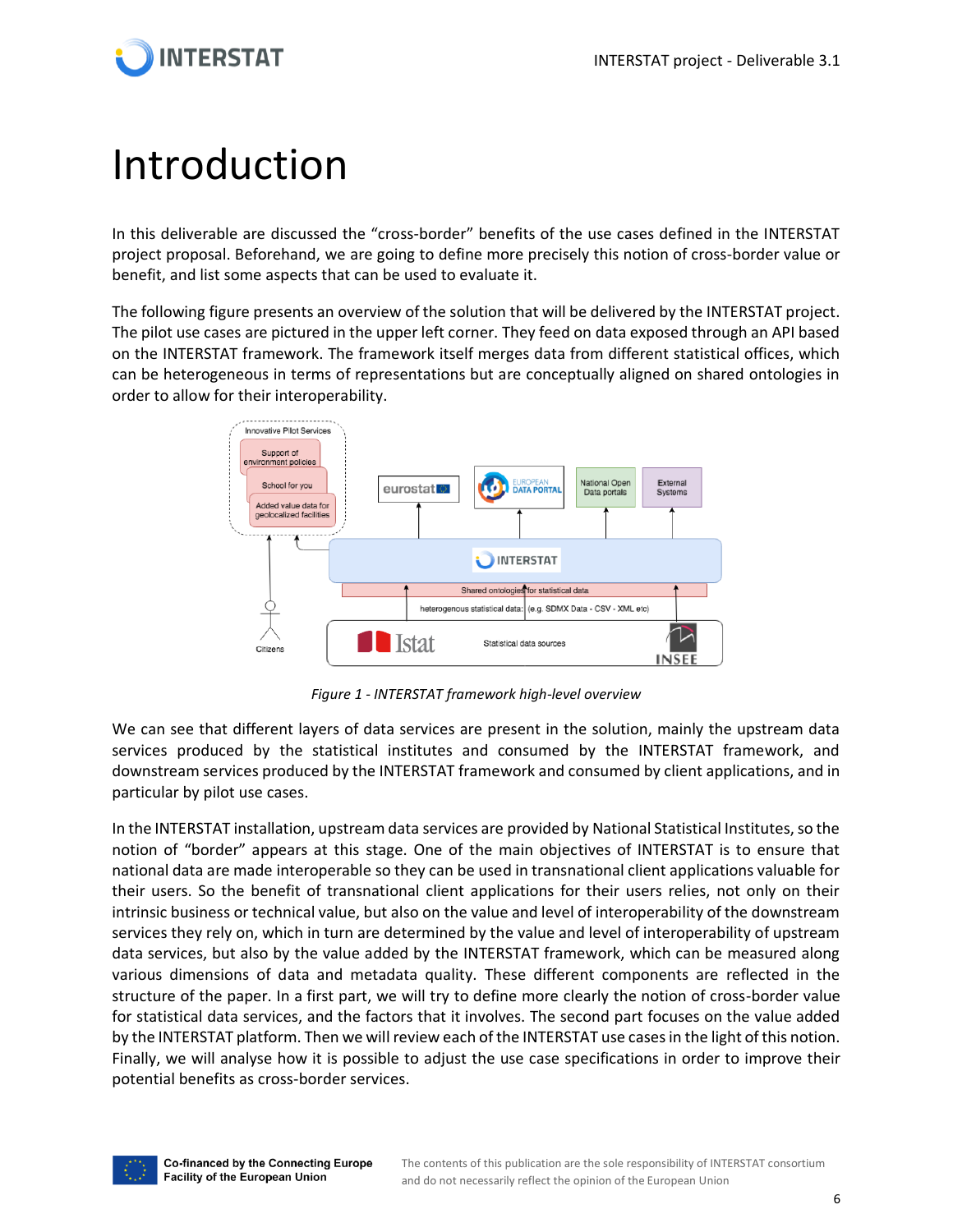

## <span id="page-6-0"></span>1 Cross-border services

In this section, we define cross-border services and how they can be categorized with respect to various characteristics.

### <span id="page-6-1"></span>**1.1 Definition**

In coherence with INTERSTAT's objectives, we will focus on services whose main function is to provide statistical data and related metadata. In the rest of the document, this kind of services will be referred to as SDSs (Statistical Data Services).

By definition, an SDS will be characterised as a cross-border service if it is available in two or more countries. In its narrowest sense, "cross-border" would require the countries to be bordering, but we will not restrict ourselves to this specific case. On the other hand, we will not require a strict identity of the services features, and indeed we will establish different degrees of similarity between equivalent services across the border.

"Border" can be understood in the physical sense (the line that separates two countries) or more generally as a limit between two legislative, linguistic, cultural, etc., systems. The first meaning is particularly applicable in the case of SDSs with a geographic dimension, which is what we will mostly consider in the case of INTERSTAT since the project aims at delivering geolocalized context information, but other meanings can also be relevant. For example, the linguistic dimension is important for services that involve a textual aspect.

### <span id="page-6-2"></span>**1.2 Features**

In this part, we list characteristics of SDSs that can be used to define and assess the cross-border benefits of these services. In order to be able to express a clear description of some of these characteristics, we first have to define some vocabularies and concepts related to the model governing the data served by the SDSs. This will also be useful for the specification of the pilot services later on.

### <span id="page-6-3"></span>**1.2.1 Data model**

In the statistical community, it is customary to differentiate between unit data and dimensional data. Those are for example clearly distinguished in the "Structure" group of the Generic Statistical Information Model, or GSIM [1],which is the international reference information model for Official Statistics developed

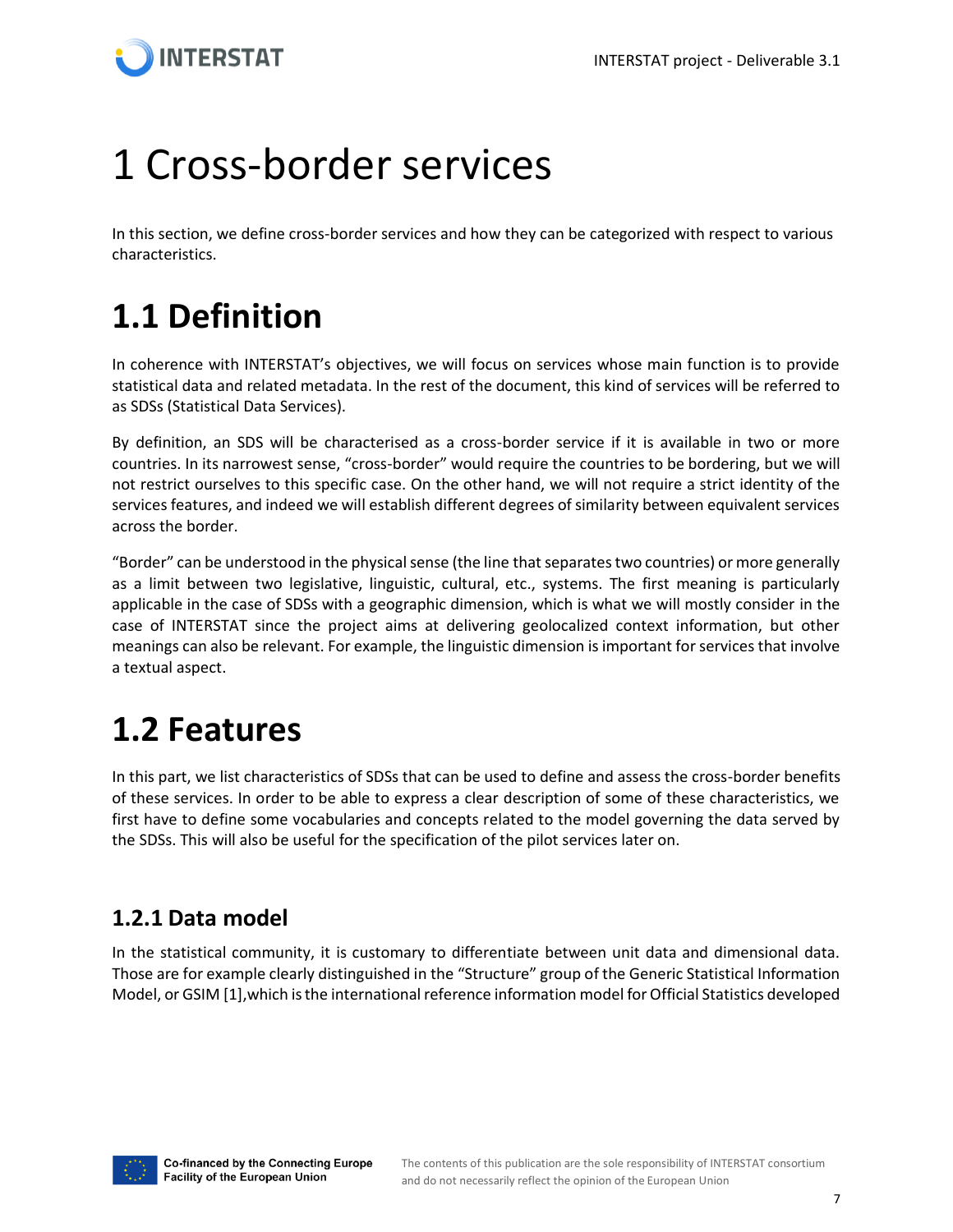

by the High-Level Group for the Modernisation of Official Statistics (HLG-MOS) within the Unece Conference of European Statisticians<sup>1</sup>.

A unit dataset is a collection of data that conforms to a known structure and describes aspects of one or more units: an individual, household, enterprise, point of interest, etc. This type of data is also known as microdata and can be found in surveys, registers, administrative files, scientific and public-use files<sup>2</sup> and so on. The Data Documentation Initiative (DDI [2]) standard provides for very rich and precise descriptions of unit data.

The use case on geolocalized facilities includes an example of unit data: the French "Permanent database of facilities" lists individual characteristics of the facilities, for example their type, their geographic coordinates, their name, etc. In contrast, results published from the Census are for example population counts by age, sex, type of activity, etc. [3]

Indeed, microdata are opposed to macrodata or aggregated data, which provide a summarised information in the form of counts, ratios, frequencies or other statistics. GSIM uses the notion of dimensional data, where each value corresponds to a measure and a combination of identifying dimensions. For example, in a table counting the number of citizens by country and gender, the country and gender would be identifier components and the number of citizens a measure component. This vocabulary is largely inspired by the SDMX [4] data model, which remains the reference model for statistical dimensional data. SDMX is typically used for the dissemination of hypercubes of statistical data. The model has been adapted for the publication of multidimensional linked data in the "RDF Data Cube Vocabulary" W3C Recommendation [3].

The comparison between GSIM, DDI and SDMX standards has been a subject of discussions between experts for years, but in the context of INTERSTAT we can safely simplify the question and consider a basic convergence model established for the specification of the SDMX Validation and Transformation Language [5].

The Validation and Transformation Languages (VTL) model defines logical datasets containing data points (or rows) and conforming to a data structure made of (column) components: identifiers, measures or attributes. Atomic data items are characterized in terms of variables, each of which has a representation: a data type and a value domain. The value domain can be enumerated, which means that the possible values belong to a code list.

<sup>2</sup> See for exampl[e https://ec.europa.eu/eurostat/web/microdata](https://ec.europa.eu/eurostat/web/microdata) an[d https://ec.europa.eu/eurostat/web/microdata/public](https://ec.europa.eu/eurostat/web/microdata/public-microdata)[microdata.](https://ec.europa.eu/eurostat/web/microdata/public-microdata)



<sup>1</sup> Se[e https://unece.org/ar/node/4425.](https://unece.org/ar/node/4425)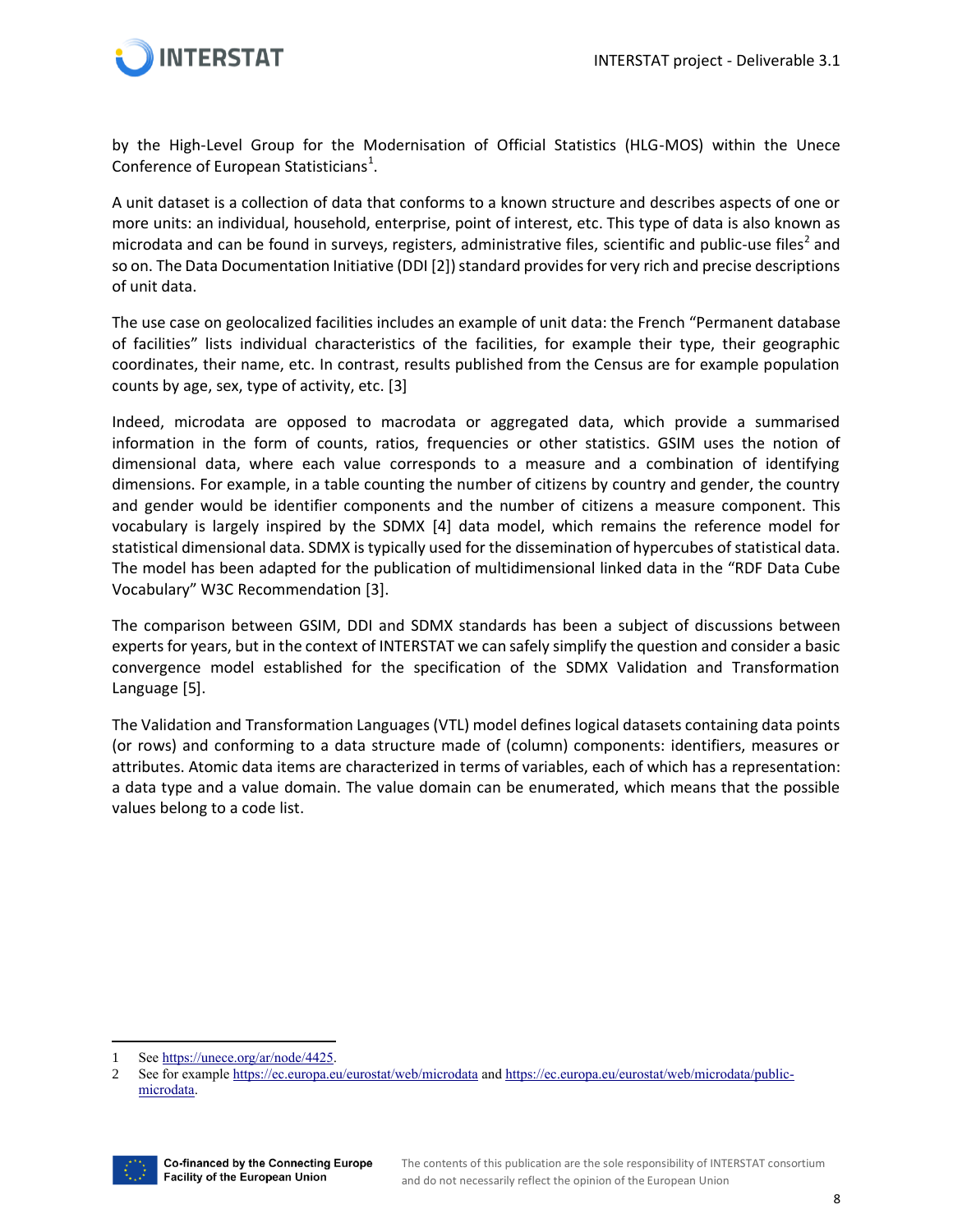



*Figure 2 - Base VTL Data Model*

<span id="page-8-1"></span>One of the advantages of using the VTL model for the description of the INTERSTAT SDSs is that it will easily allow us to express validation expressions or even transformations to perform on the data, for example recodifications, aggregations, imputations, etc. This will be very useful to assess or improve comparability between analogous data services. The VTL language remains at the logical (specification) level, but different tools exist that can translate it at implementation level (e.g. to Java, JavaScript, etc.).

We now have a basic version of a formal but simple framework that we can use to describe the INTERSTAT data services, and in particular those used in our first use cases. This allows us to define criteria that will help us to define cross-border benefits.

### <span id="page-8-0"></span>**1.2.2 Multi-geographic**

This feature refers to a dataset that involves two or more geographic identifier components (or dimensions, in SDMX terms). More specifically, since we are focused on cross-border services, the geographic components will be related to different countries.

Examples of such data sets abound in the statistical domain. We can mention statistics on tourism, international trade, etc. In the case of tourism, typical statistics count the visitors to a destination country by country of origin and other dimensions (age, sex, type of accommodation...). In some cases, the geographic breakdown (e.g. NUTS 1 or  $2^3$ ) is finer for the destination, or even for the origin. For international trade, goods and services are similarly distributed according to origin and destination.

<sup>3</sup> Se[e https://ec.europa.eu/eurostat/web/nuts/background](https://ec.europa.eu/eurostat/web/nuts/background)

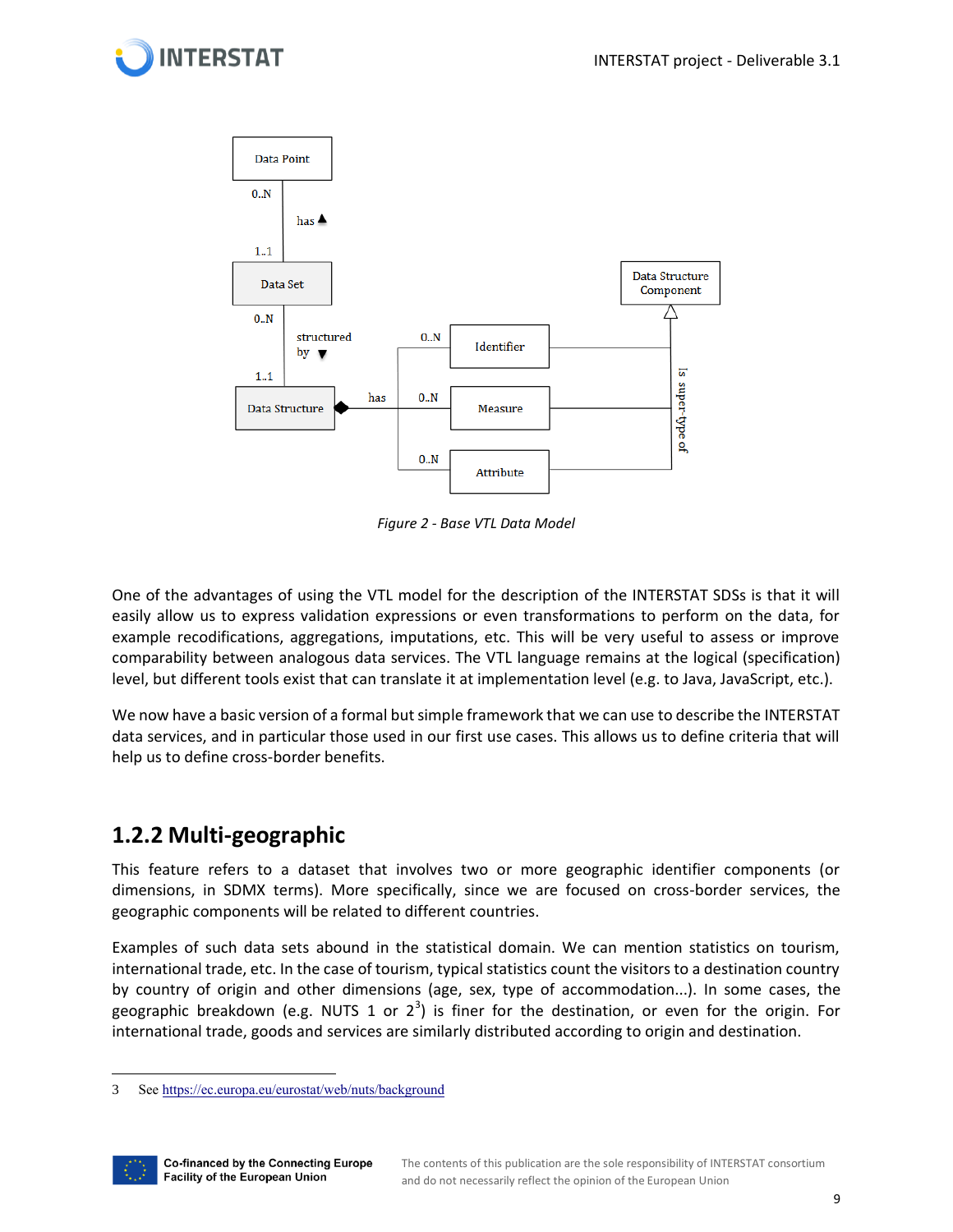

Services based on multi-geographic datasets have by nature a high value from a cross-border perspective. They are more than the simple juxtaposition of country-level services: they really describe a transnational phenomenon.

#### <span id="page-9-0"></span>**1.2.3 Interoperability**

When several SDSs are used together in constructing a business solution, the first question that arises is how interoperable they are. Can a data element from service A be related to and used together with another data element from service B? And thus, is it possible to create additional value from the use of the services together?

Regarding interoperability, a well-established reference framework is the European Interoperability Framework (EIF [6]). The EIF defines different models, 12 relevant principles<sup>4</sup> and 49 related recommendations. The best-known model is the layered interoperability model, which defines four levels: technical, semantic, organisational and legal.



*Figure 3 - EIF Levels of Interoperability*

<span id="page-9-1"></span>Technical interoperability is covered by the INTERSTAT platform itself. The platform can also partially address semantic interoperability through ontology alignments.

In the context of INTERSTAT, the providers of upstream data are NSIs, and more precisely members of the European Statistical System (ESS<sup>5</sup>). There are a number of transformative processes going on in the ESS and in international Official Statistics in general, that aim at improving NSI's business processes through standardization, sharing, industrialization, etc. These are fuelled in particular by the "Modernisation of Official Statistics (MOS)" initiative led by the HLG-MOS under the umbrella of the Unece CES [7].

<sup>5</sup> The members of the ESS are NSIs, Eurostat and the ONAs, or Other National Authorities, see details in [https://ec.europa.eu/eurostat/web/european-statistical-system.](https://ec.europa.eu/eurostat/web/european-statistical-system) 



<sup>4</sup> Subsidiarity and proportionality, openness, transparency, reusability, technological neutrality and data portability, usercentricity, inclusion and accessibility, security and privacy, multilingualism, administrative simplification, preservation of information, assessment of effectiveness and efficiency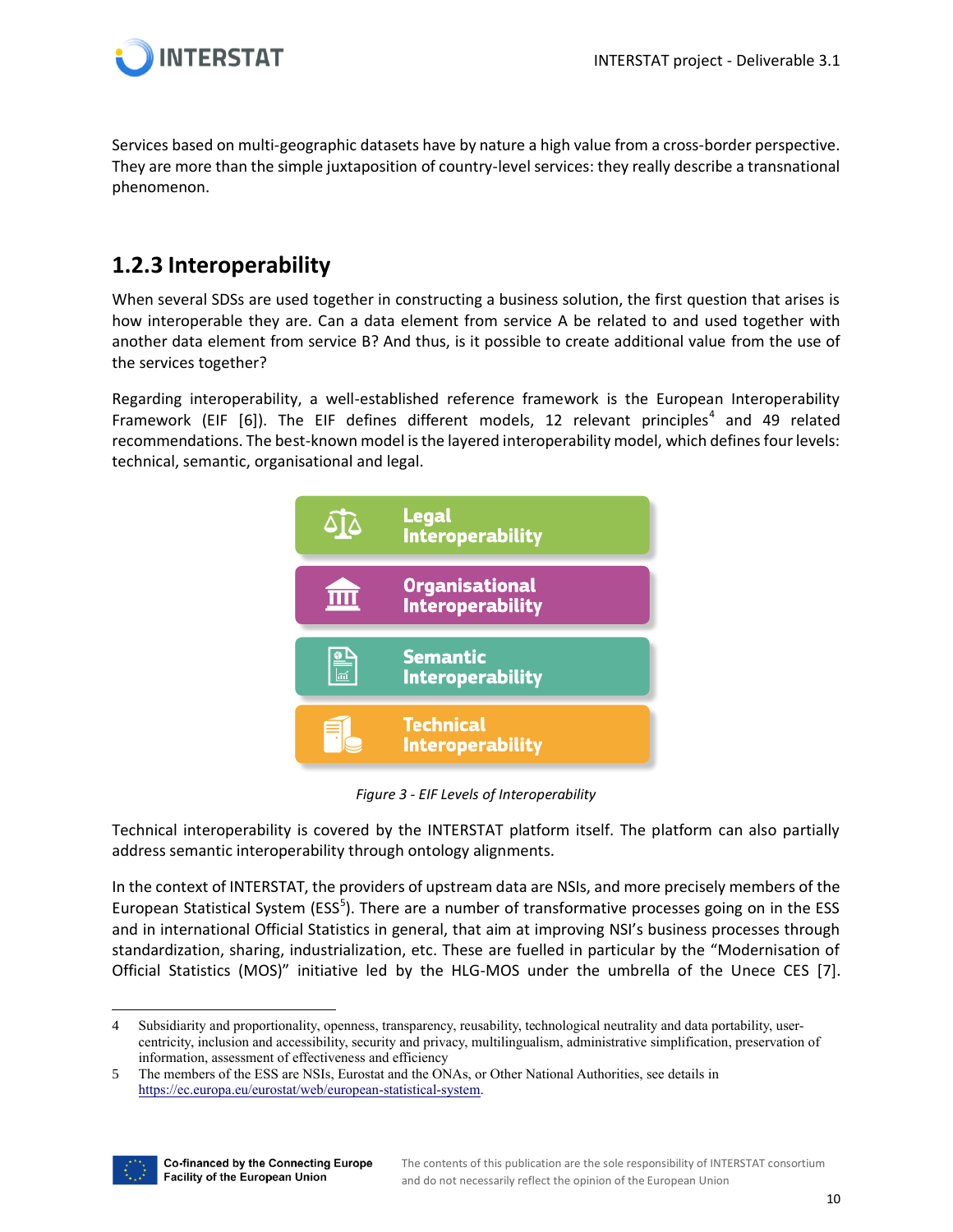

Specifically, the MOS vision produced high-level business and activity models (GSBPM [8] and GAMSO [9]) that are powerful tools of business process alignment, and thus organisational interoperability, for statistical organizations at the global level.

The level of organisational interoperability is of course even much higher within the European Statistical System, where intensive coordination between NSIs is organised by Eurostat regarding processes (e.g. for some surveys) and their outputs ("standardization by the outputs" policy).

In most cases, European statistics, and therefore the statistical products developed, produced and disseminated in the ESS, are specified in great detail by legal acts like EU Regulations on European statistics in several domains. A good example is the Population Census [10], whose statistical outputs are described very precisely in the Regulation (EC) No 763/2008 on population and housing censuses<sup>6</sup> and the related implementing acts as regards the technical specifications of the topics and of their breakdowns<sup>7</sup>, establishing the reference year and the programme of the statistical data and metadata<sup>8</sup> and as regards the modalities and structure of the quality reports and the technical format for data transmission $^9$ .

One can also mention the EBS<sup>10</sup> (European Business Statistics), which represent a Framework Regulation Integrating Business Statistics<sup>11</sup> (FRIBS<sup>12</sup>) and the common framework for European statistics relating to persons and households, based on data at individual level collected from samples, which represent the Integrated European Social Statistics (IESS<sup>13</sup>). The standardization of concepts and variables implemented by such frameworks is obviously an essential tool for improving the comparability of data between countries.

The case of key semantic assets like EU official classifications is also worth mentioning. Most of the time, they are also provided within EU legislation acts (Regulation, Directive or Decision). The example of the Nomenclature of territorial units for statistics (NUTS) has already been cited, but we can add the European classification of economic activities (NACE<sup>14</sup>), statistical classification of economic activities, or the CPA<sup>15</sup>, statistical classification of products by activity. In some cases, EU legislation simply enforces the sectorial use of classifications published by external organisations, for example the International Standard Classification of Occupations (ISCO) maintained by the International Labour Organisation (ILO).

Of course, when statistical products and services are specified by EU legislation acts, or when they use international official classifications, we can expect them to be more stable, comparable, documented, and thus to bring much more potential cross-border value. Having an EU legal base will thus be an important criterium for SDSs from a cross-border value perspective.

When mixing NSI data with external data, legal interoperability can still happen through the use of official classifications, but otherwise semantic interoperability becomes very important. In many cases, it is

<sup>15</sup> Se[e https://eur-lex.europa.eu/eli/reg/2008/451/oj](https://eur-lex.europa.eu/eli/reg/2008/451/oj)



<sup>6</sup> Se[e https://eur-lex.europa.eu/eli/reg/2008/763/oj](https://eur-lex.europa.eu/eli/reg/2008/763/oj) and related implementing acts.

<sup>7</sup> Se[e https://eur-lex.europa.eu/eli/reg\\_impl/2017/543/oj.](https://eur-lex.europa.eu/eli/reg_impl/2017/543/oj)

<sup>8</sup> Se[e https://eur-lex.europa.eu/eli/reg/2017/712/oj.](https://eur-lex.europa.eu/eli/reg/2017/712/oj)

See https://eur-lex.europa.eu/eli/reg\_impl/2017/881/oj.

<sup>10</sup> Se[e https://eur-lex.europa.eu/eli/reg/2019/2152/oj.](https://eur-lex.europa.eu/eli/reg/2019/2152/oj)

<sup>11</sup> Se[e https://www.insee.fr/fr/information/4254231](https://www.insee.fr/fr/information/4254231) (in French).

<sup>12</sup> Se[e https://www.insee.fr/fr/information/4254231](https://www.insee.fr/fr/information/4254231) (in French).

<sup>13</sup> Se[e https://www.insee.fr/fr/information/4254233](https://www.insee.fr/fr/information/4254233) (in French) an[d https://eur-lex.europa.eu/eli/reg/2019/1700/oj.](https://eur-lex.europa.eu/eli/reg/2019/1700/oj)

<sup>14</sup> Se[e https://eur-lex.europa.eu/eli/reg/2006/1893/oj](https://eur-lex.europa.eu/eli/reg/2006/1893/oj)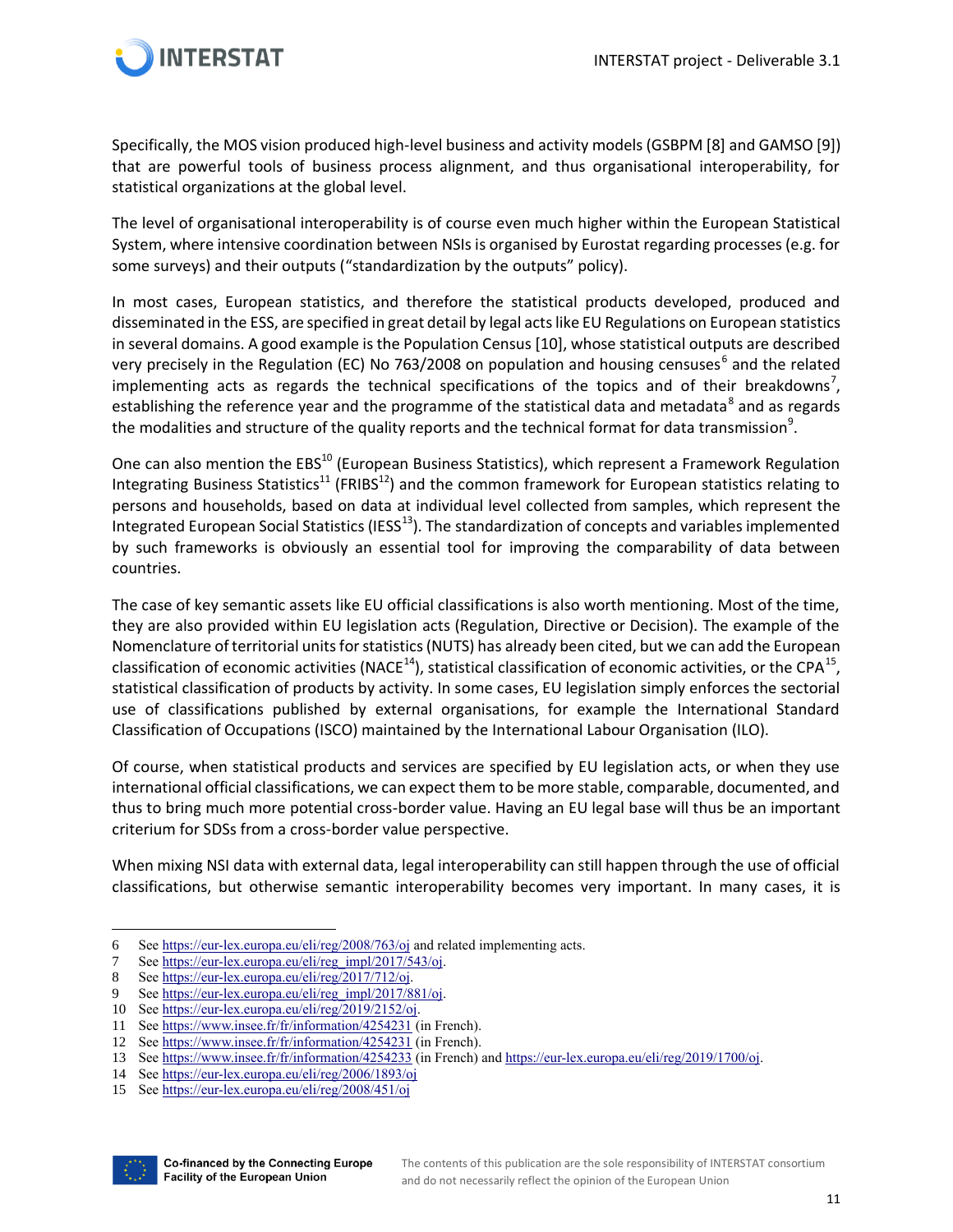

difficult to understand the concepts used in the external sources, so mapping with NSI data can be hard. This is why it is crucial that NSIs publish and document the statistical concepts that they use so that thirdparty data providers can use that reference.

In conclusion, we see that the main subject for INTERSTAT is semantic interoperability, and we can even distinguish between identity or alignment of concepts, and interoperability of concept representation. This is detailed in the next section.

#### <span id="page-11-0"></span>**1.2.4 Integration**

We define in this section the notion of integration between cross-border services, which is actually a specific view on service interoperability, assuming technical interoperability and focusing on semantic interoperability. We also assume that the data structures of the services align on the VTL model, and levels of integration are defined on the common structure components. We specify three levels of service integration:

- **Comparable**: the services use the same concepts for measures and dimensions, and textual elements are available in a common language, but notable differences in concept representations or implementation. The following examples illustrate service integration at the "comparable" level:
	- $\circ$  use of a dimension on economic activity, but measured with Ateco for the Italian service and NAF for French service $^{16}$ ;
	- $\circ$  use of geographic dimension, but represented with different NUTS levels or different NUTS versions;
	- $\circ$  use of an "age" dimension, but with different code lists for age groups, of with an ordinal age in one case and a numerical age in the other.
- **Integrated:** the services use the same data structures and a common language, the underlying concepts are identical, but minor differences or discrepancies exist in concept representations. An example of this level could be services conforming to the same data structure definition with a geographic dimension involving a representation as grid data, but the grid contours are defined at the country level and do not connect at the border.
- **Seamless**: in seamless integration, we have integrated services where concepts and concept representations are identical and connected. In the previous example, if grids are defined at the European level, and thus connect at the borders, the services are seamlessly integrated. For example, the results of the 2021 round of censuses should be disseminated using a common 1 km<sup>2</sup> grid mapping defined in the INSPIRE framework on European Spatial Data Infrastructure. This implies that population counts can be obtained even on grid cells that cover two or more countries<sup>17</sup>. This is obviously a huge improvement in potential value for cross-border use of the services. In the NAF/Ateco example above, if the activity is recoded at the NACE level, the integration becomes seamless. Also, for services using comparable age dimensions, it is often possible to derive seamless integration through coding or recoding of the age. More generally,

<sup>17</sup> Se[e https://ec.europa.eu/eurostat/statistics-explained/index.php/Population\\_grids](https://ec.europa.eu/eurostat/statistics-explained/index.php/Population_grids) for details



<sup>16</sup> The Ateco and the NAF are respectively the Italian and French refinements of the European classification of economic

activities (NACE). They are identical down to the "class" level, but they differ at the "sub-class" level.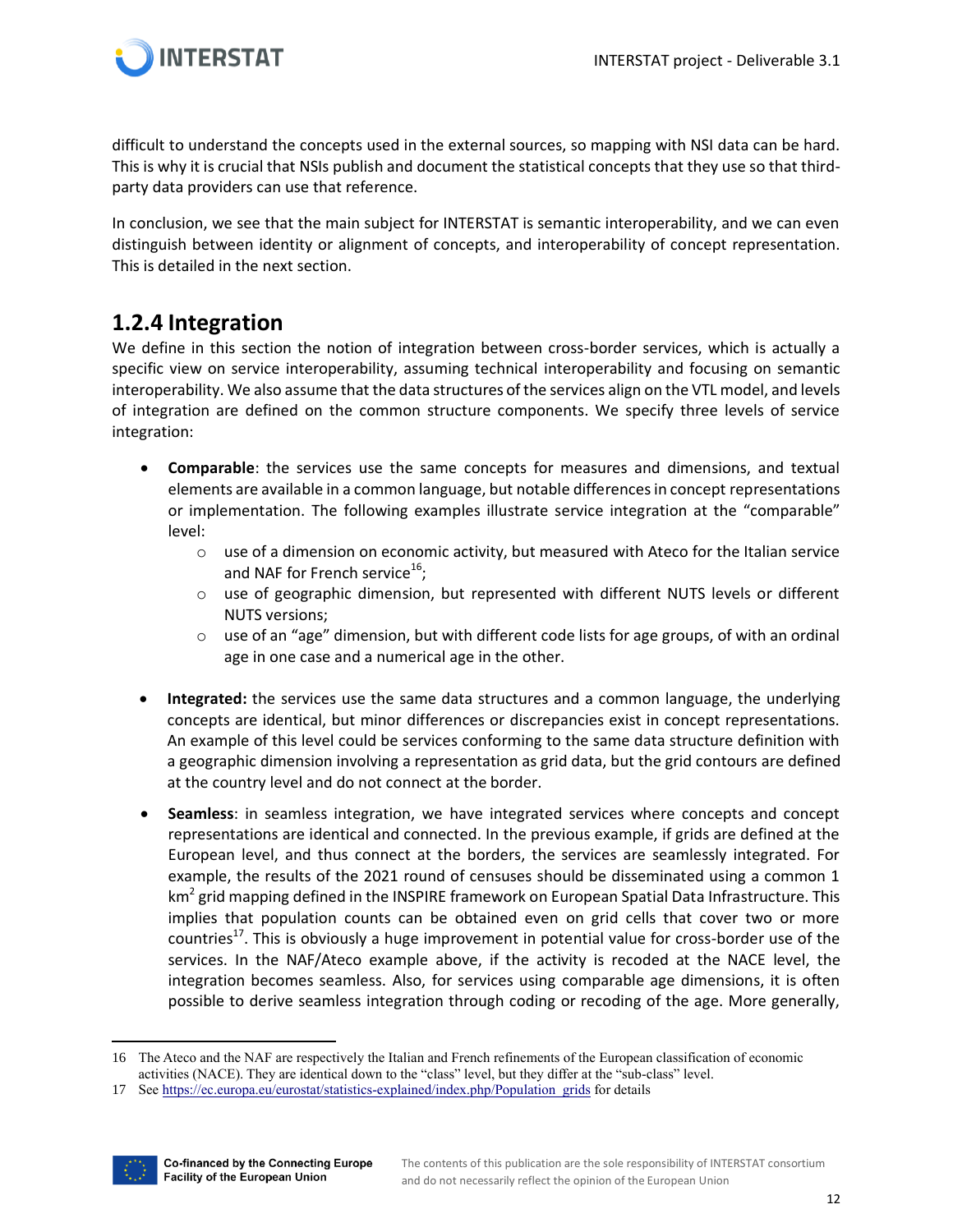

seamless integration of comparable services can often be achieved at the price of a loss of detail or precision.

### <span id="page-12-0"></span>**1.2.5 Temporality**

All data services use implicitly or explicitly a time dimension, so temporality is an important aspect of interoperability. Also, time is often used with different meanings for a given data set: date of observation, of reference, of publication, etc. It is rare that this information is available or clearly documented, or even understood, and even when they are there can be very tricky cases in some circumstances<sup>18</sup>. Limiting ourselves to an explicit use of the time dimension, we can distinguish several options:

- **Dated**: data published without any dates are practically worthless, so we will require from SDSs used in INTERSTAT pilots to be at least dated, for example indicating a reference date for the observed phenomenon. Comparability between dated data sets or services depends largely on the concept measured: for example, for a slowly varying phenomenon, comparison can still make sense if reference dates are close.
- **Periodic**: for data published periodically (e.g. every month, year...), an explicit (non-degenerate) time dimension is introduced. As for other dimensions, comparability between periodic dated data sets or services depends essentially on the compatibility of the time representations used on both sides. As an example, Insee publishes every year the COG, which is the official list of French administrative territories (regions, departments, municipalities…) as of the first of January of the year. Actually, the COG is more of a metadata set that would be used for the representation of a geographic identifier or dimension in an actual data set or service $^{19}$ .
- **Historic**: this type of data also implies an explicit time dimension, but past observations are kept in the data set or can be recreated. Consequently, the data can be recalculated at any given point in the past, which of course improves hugely comparability between services, and specifically user value for cross-border services. Elaborating on the previous example, Insee also publishes every year the list of dated events concerning administrative territories (mergings, splittings, etc.), so past COG lists can be recreated, not only on the first of January but at any date.
- **Continuous**: it is a specific case where a service produces data continuously (it includes for instance real-time data). In theory, it is possible to reconstruct dated, periodic of historic data from a continuous service, but this can raise practicality issues for fast or voluminous data.

We see that the time dimension raises very specific and complex issues, so it will be important to study and document precisely this aspect in the data services consumed or published by INTERSTAT. From the point of view of cross-border value, previous considerations on interoperability apply, but we can also add that data has no value when it does not come with a time reference.

<sup>19</sup> We observe that using a geographic dimension introduces a new "hidden" time dimension, as is the case for every classification evolving over time (and most of them do).



<sup>18</sup> For example, the French official population counts for 2017, published in December 2019, came into force on January 1, 2020. They are based on geographic zones as they were on January 1, 2019.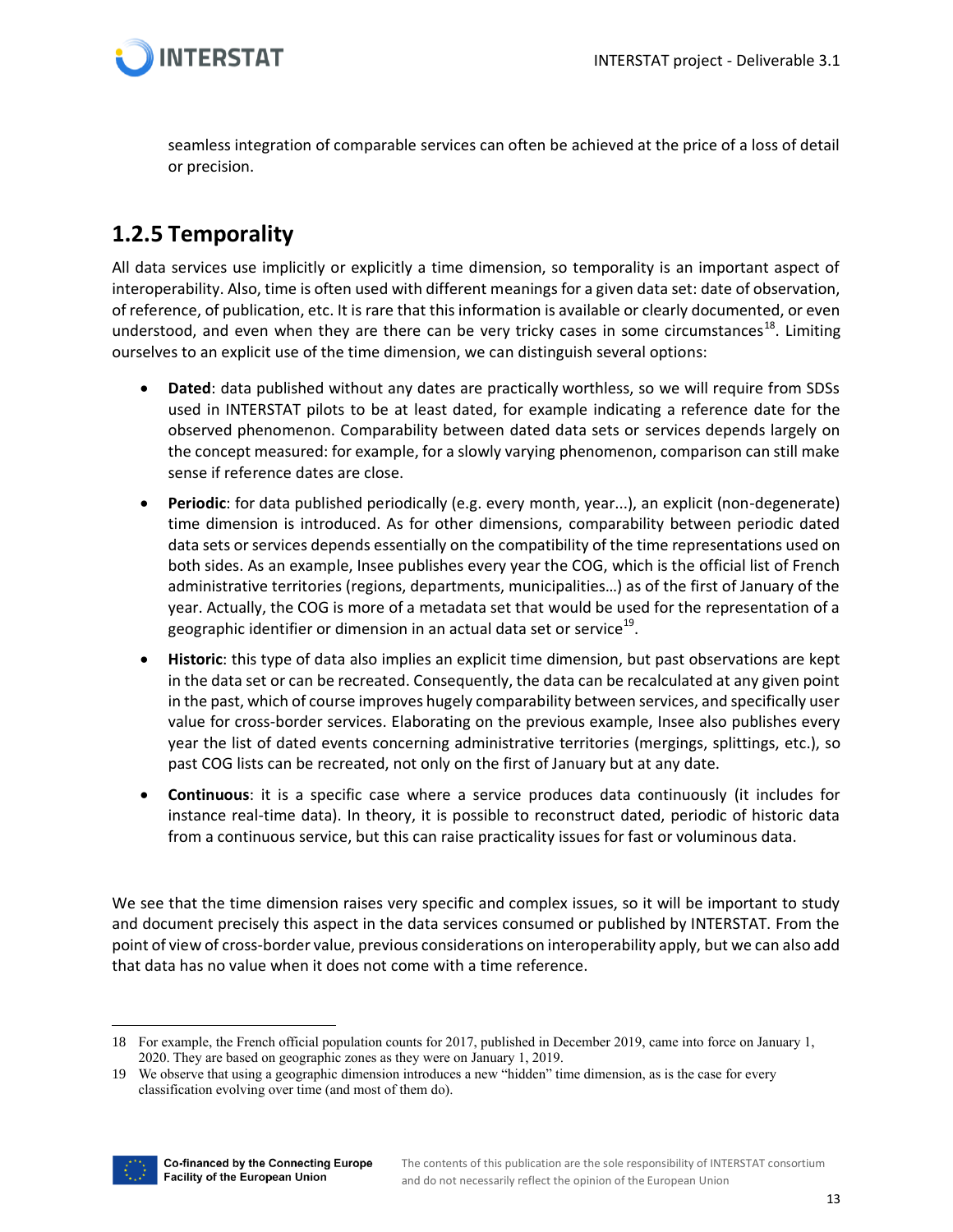

### <span id="page-13-0"></span>**1.2.6 Quality**

Quality is a very large concept, which applies to a variety of things: data, metadata, processes, services, etc. Regarding Official Statistics, a number of reference frameworks and documents dealing with quality exist [11]. At EU level, the main one is the European Statistics Code of Practice (ESCoP) [12], which is "the cornerstone of the common quality framework of the European Statistical System". The ESCoP defines 16 principles covering the institutional environment, statistical processes and statistical outputs. It also specifies indicators for each of the principles.

In line with the ESCoP, the European Statistical System Quality Assurance Framework (ESSQAF) [13] constitutes the common quality framework for the European Statistical System. It complements and breaks further down the ESCoP and identifies possible methods, tools and good practices that can provide guidance for its implementation. Based on these frameworks, high-quality European Statistics are developed, produced and disseminated.

Other ESS reference frameworks have been defined at a more operational level, in particular for quality reporting. The ESS has adopted in 2015 the version 2 of the Single Integrated Metadata Structure (SIMS) [14] as a convergence model based on previous standards defined for quality reporting targeted at different publics (users, producers, etc.). The SIMS contains about 80 topics organized hierarchically in 19 sections<sup>20</sup>. It also includes quality and performance indicators (QPI), which are very precisely defined, for example non-response rate, imputation rate, etc.

Technically, the SIMS is formalized as an SDMX Metadata Structure Definition, which allows to disseminate quality information in a standardized way along with the data service itself. The SDMX metadata model can be adapted to a linked data context (in the same fashion that the Data Cube specification translates the SDMX data model), so quality meta-information can be attached in a standard way to the data services.

In the INTERSTAT context, some quality dimensions are particularly relevant from the point of view of cross-border value: accessibility (including multilanguage features) and clarity, quality management, update policy, comparability and coherence.

Other quality frameworks exist that apply to data or data services in general, not only data from Official Statistics. One of the most popular is described by the so-called FAIR principles<sup>21</sup> (Findable, Accessible, Interoperable and Reusable), endorsed by the  $G20^{22}$  and mentioned in the Communication from the Commission on the European strategy for data (COM/2020/66<sup>23</sup>). More information on the FAIR principles and their interest for European data is available in [15].

<sup>23</sup> Se[e https://eur-lex.europa.eu/legal-content/EN/TXT/?uri=CELEX:52020DC0066.](https://eur-lex.europa.eu/legal-content/EN/TXT/?uri=CELEX:52020DC0066)



<sup>20</sup> Contact, Metadata update, Statistical presentation, Unit of measure, Reference period, Institutional mandate, Confidentiality, Release policy, Frequency of dissemination, Accessibility and clarity, Quality management, Relevance, Accuracy and reliability, Timeliness and punctuality, Comparability and Coherence, Cost and burden, Data revision, Statistical processing, Comment

<sup>21</sup> See for exampl[e https://www.go-fair.org/fair-principles/.](https://www.go-fair.org/fair-principles/)

<sup>22</sup> [https://ec.europa.eu/commission/presscorner/detail/en/STATEMENT\\_16\\_2967.](https://ec.europa.eu/commission/presscorner/detail/en/STATEMENT_16_2967)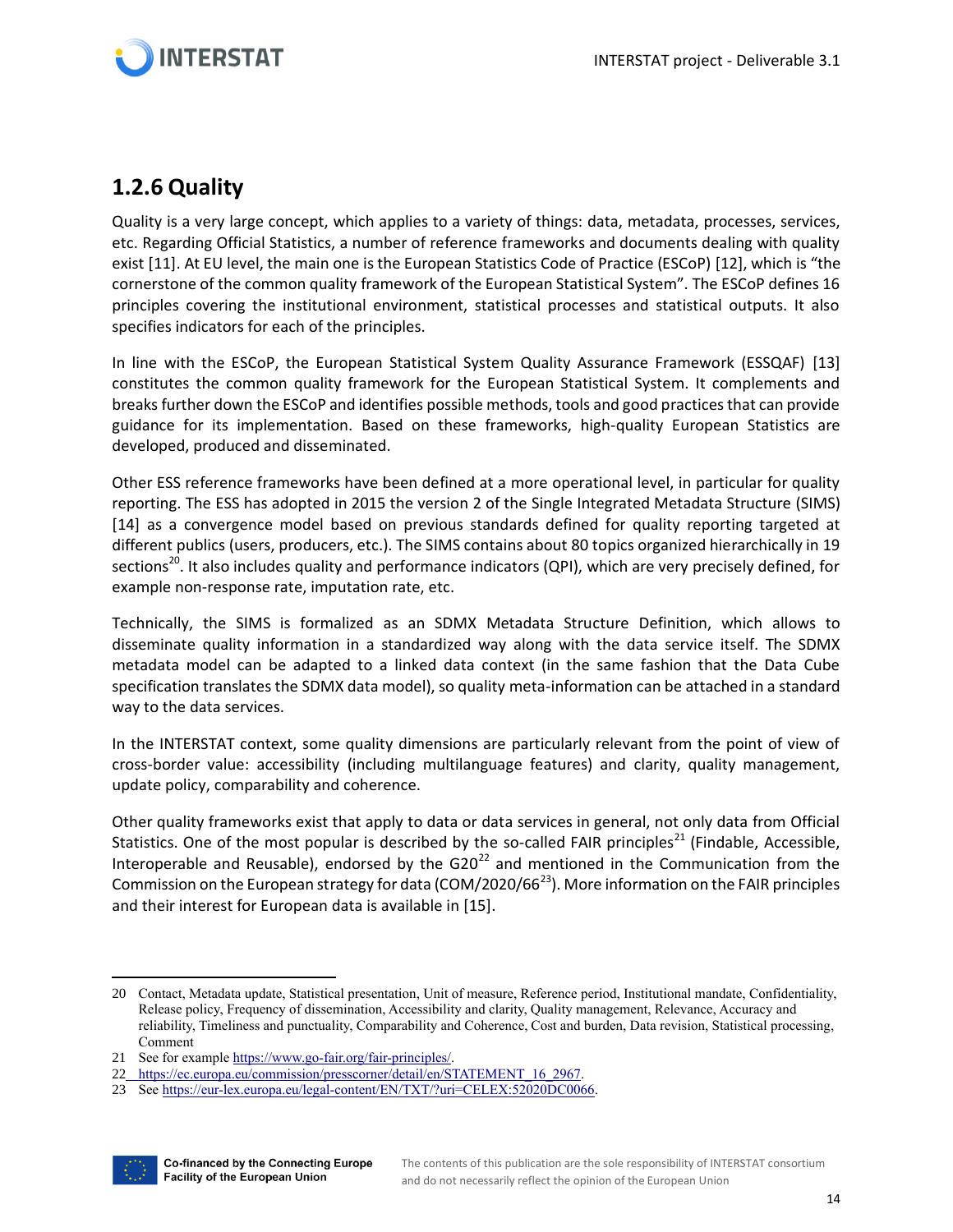

Another well-known quality framework is the 5-star scale<sup>24</sup> for open data proposed by Tim Berners-Lee. At the highest level, data (and metadata) is made available in a non-proprietary structured open format (RDF), identified by URIs and linked to other data. Thus, the 5-star scheme is more specifically targeted at the publication of linked open data, and will consequently be of particular interest in the INTERSTAT context.

Of course, there are overlaps and correspondences between the different quality frameworks described in this section, in particular between the FAIR principles and the 5-star scheme for open data, but each of them is more relevant in given contexts: ESCoP for statistical data, 5-star for linked data and FAIR for thirdparty data services. So we will be called to use all of them in the INTERSTAT context.

<span id="page-14-0"></span>We mostly focused in this section on aspects of quality that apply to data, but there are also other relevant dimensions, in particular regarding data services, either upstream or downstream. Service availability is an important example, and so are quality of support, standardisation of protocols, process reproducibility, etc. For service-oriented dimensions, the ITIL framework<sup>25</sup> is the most widely recognized reference.

<sup>25</sup> Se[e https://www.axelos.com/best-practice-solutions/itil.](https://www.axelos.com/best-practice-solutions/itil)



<sup>24</sup> Se[e https://5stardata.info/.](https://5stardata.info/)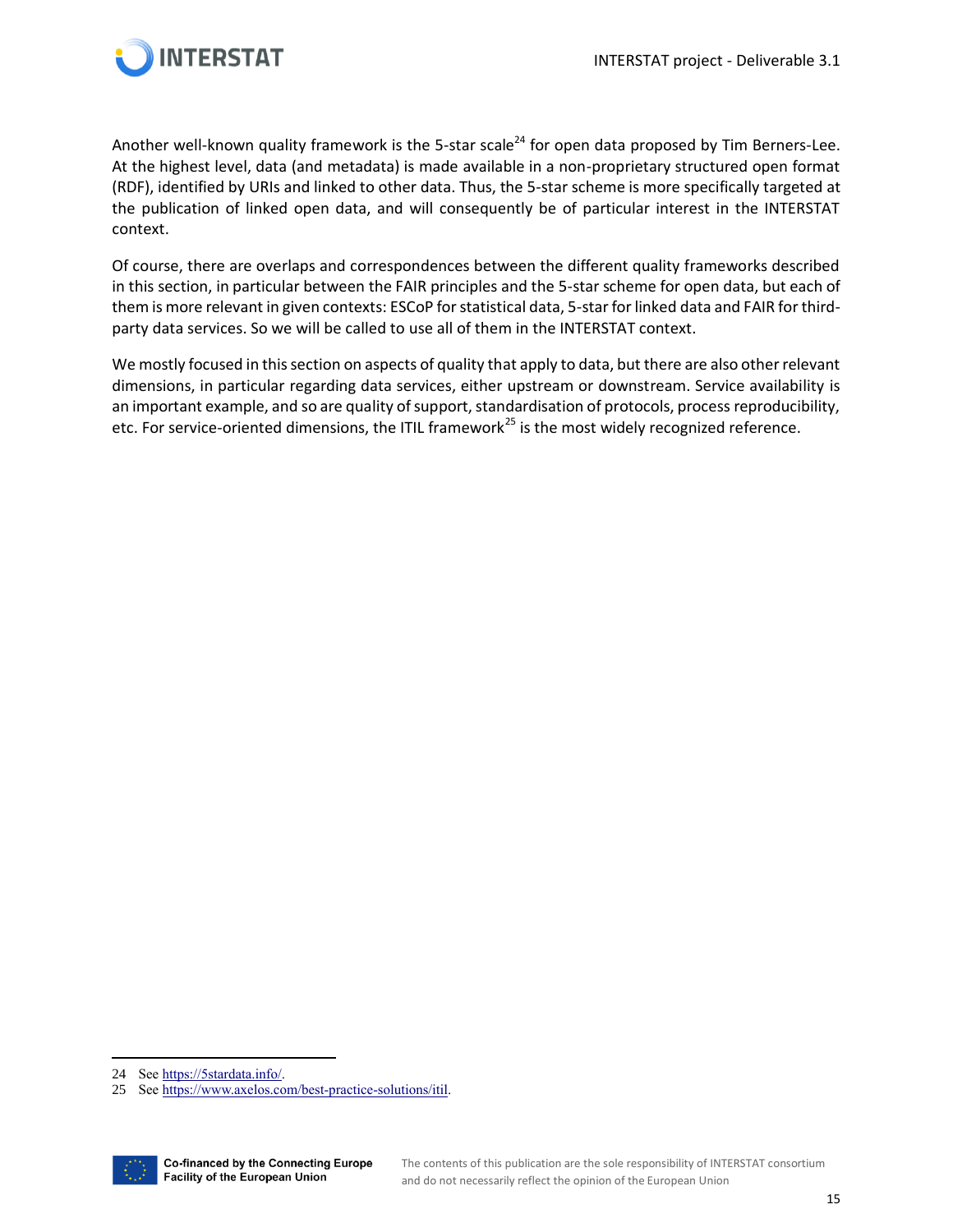# <span id="page-15-0"></span>2 Cross-border interoperability in the INTERSTAT technical framework

INTERSTAT aims at building an interoperability framework to enable and provide cross-border services in the statistics' domain. Figure 4 depicts the proposed framework architecture.



*Figure 4 - INTERSTAT Framework Architecture*

<span id="page-15-1"></span>The INTERSTAT framework has been defined to support from technical point of view cross-border scenario through a set of features and capabilities:

- **International standards**: the adoption of international standards, such as ETSI NGSI-LD, DCAT-AP, StatDCAT-AP or SDMX or the facto ones such as CKAN API, guarantees the interoperability with different systems, fostering and simplifying the implementation of cross-border service that for definition should rely on common and well know international technologies and (de-facto) standards. Moreover, these adopted standards ease the dissemination of the statistical datasets produced within the project to the European Data portal.
- **Internationalization**: language barriers can be a critical aspect to consider when building a crossborder service. The tools included in the INTERSTAT framework are designed to support

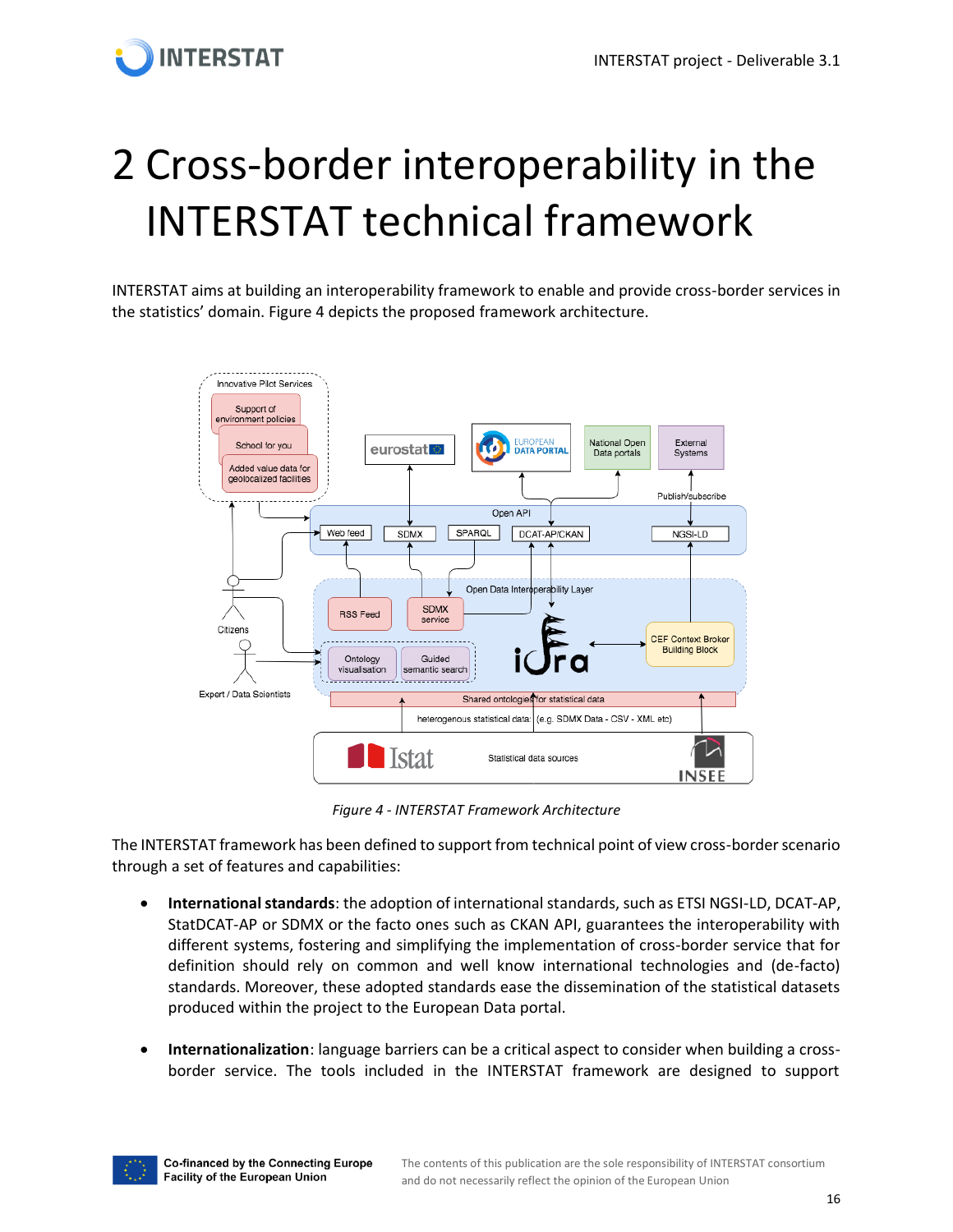

internationalisation and cross-language interoperability, for instance by the use of the EuroVoc Thesaurus<sup>26</sup>.

- **Open APIs**: INTERSTAT framework will be designed to facilitate the interaction with external thirdparty applications through the provisioning of a set of public and open APIs in order to simplify the development of innovative services. These APIs will be also used as a single point of access for heterogenous data coming from different cross-border data sources.
- **Open Source Tools**: the usage of open source components to build the INTERSTAT framework avoids vendor lock-in and, thus, foster the adoption of the framework also in the context of Public Administrations of different Countries it simplifies the convergence to common technologies.
- **Common Ontologies**: the adoption common ontology models, such as the ones provided (e.g. SDMX or DCAT-AP) to harmonize statistical data and metadata, enables the open data interoperability among the national statistical open-data portals simplifying the development of cross-border services.
- **End user multi-modal access**: INTERSTAT technological solutions are also aimed to enable the provisioning of the information to end-users through different channels and devices. The complete decoupling of the framework back-end and the application layer, through the paradigm of micro-services, allows the easy development, for instance, of mobile applications to support the cross-border use case scenarios

Among the several technological components that the INTERSTAT framework is going to exploit, **Idra**<sup>27</sup> and the **CEF Context Broker**<sup>28</sup> are going to provide the most of the interoperability capabilities. Idra, among the other functionalities, harmonizes the metadata coming from heterogenous Open Data portals to DCAT-AP format, provides multilingual search functions through the EuroVoc thesaurus and expose a set of CKAN API that can be used to interact with the European Data Portal. The CEF Context Broker, implementing the ETSI NGSI-LD API, acts as the bridge with external system exposing the statistical data and metadata though its NGSI-LD APIs.

<sup>28</sup> <https://ec.europa.eu/cefdigital/wiki/display/CEFDIGITAL/Context+Broker>



<sup>26</sup> <https://data.europa.eu/euodp/en/data/dataset/eurovoc>

<sup>27</sup> <https://github.com/OPSILab/Idra>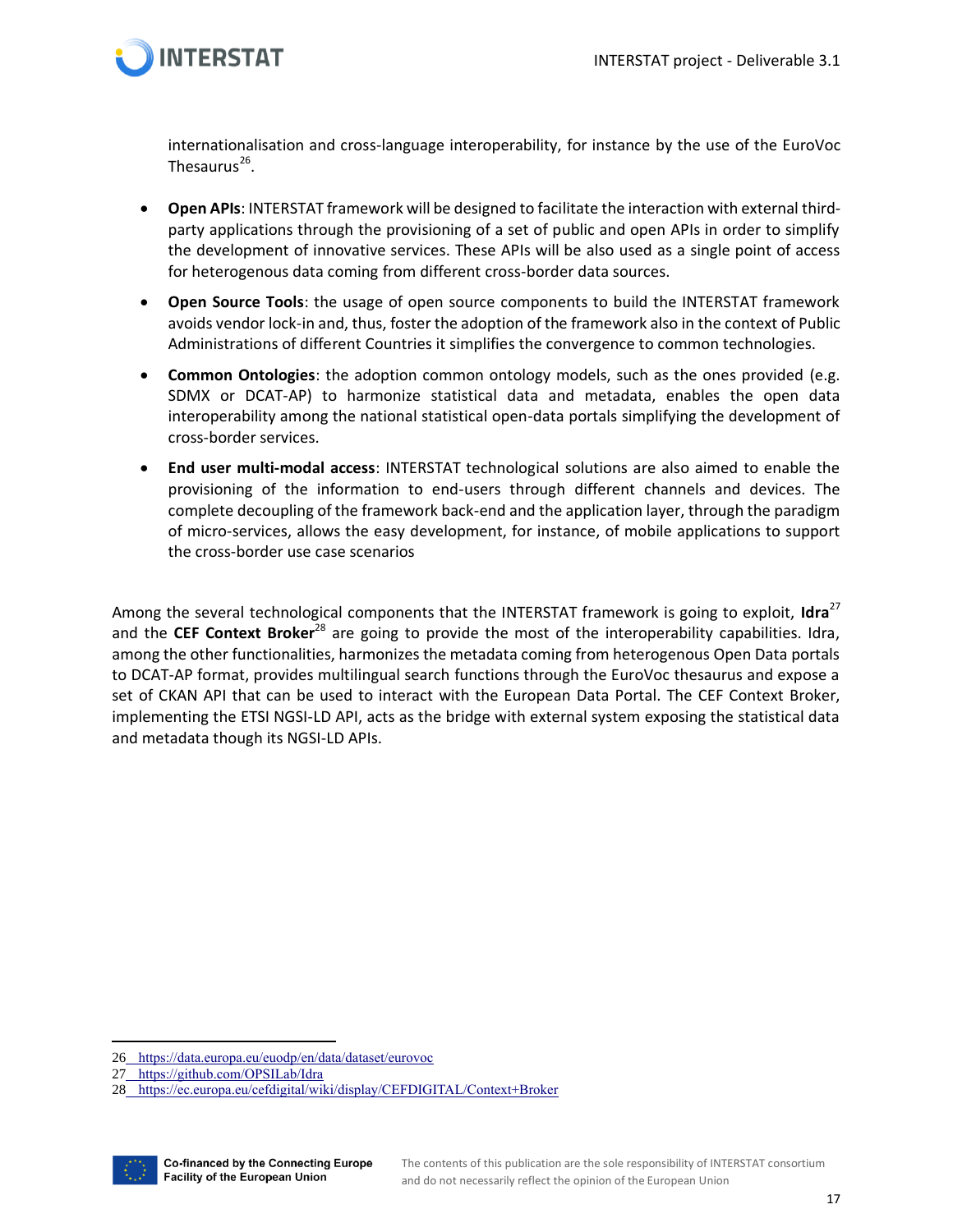

## <span id="page-17-0"></span>3 INTERSTAT use cases

In this section, we list the pilot services that will be developed by the INTERSTAT project and describe each of them in relation with the framework established in the previous sections.

Some of the available services will be cross-domain, i.e. integrating the statistical domain with other domains like, e.g. air pollution data. For the statistical domain, EU-level content harmonization is mostly performed. For other domains it can be the case that content harmonization is there (e.g. mostly for air pollution data) or not (e.g. school-related data), and hence a preliminary step of intra-domain (crossborder) content harmonization should be done. However, once overcome these harmonization issues, the possibility of having services "cross-domain" really increases the value of the services themselves by simplifying ways to data access and hence fostering the knowledge derivable from them.

## <span id="page-17-1"></span>**3.1 The School For You**

### <span id="page-17-2"></span>**3.1.1 Description**

The "S4Y – The School for You" service allows families, who have to choose the most suitable school for their children, to access integrated information related to data coming from different schools' web portal of a chosen city's area and data coming from the Census of Population and Dwellings (e.g. as resident population, age, sex, level of education, marital status, the construction period and the state of preservation of the dwelling) related to the same geographical area. In fact, families, in addition to the location of the structure, information easily obtained on Google Maps, are interested in obtaining information about the quality and type of services provided from the school.

At the end of each school year, in the school portal are published information about: the total number of students for each year of the course of study; statistics on the progress of students (grades, results of endof-course exams); choices made by students for the following academic path; comparison between the results of school students in the national tests, compared to the average of other schools at regional level; organization of school schedules; taught disciplines; laboratories present in the school, as well as the supplementary activities offered. This information is published in PDF file or integrated in the web page.

In Italy, the Ministry of University Education and Research (MIUR) publishes data for each Italian school, on grades, results of end-of-course exams, results of school students in the national tests in CSV, JSON, RDF and XML formats. Also, in Italy is available data on the status of the buildings of each school, and also the services offered by each school<sup>29</sup>. In France, equivalent data are available from the Ministry of National Education, Youth and Sports<sup>30</sup>.

Another important source of information is the European data portal, currently over 9000 educational datasets are published. The service "S4Y – The School for You" allows users to compare information about

<sup>30</sup> See for exampl[e https://data.education.gouv.fr/explore/dataset/fr-en-indicateurs-de-resultat-des-lycees-denseignement](https://data.education.gouv.fr/explore/dataset/fr-en-indicateurs-de-resultat-des-lycees-denseignement-general-et-technologique/table/)[general-et-technologique/table/,](https://data.education.gouv.fr/explore/dataset/fr-en-indicateurs-de-resultat-des-lycees-denseignement-general-et-technologique/table/) and related descriptive information a[t https://www.education.gouv.fr/les-indicateurs-de](https://www.education.gouv.fr/les-indicateurs-de-resultats-des-lycees-1118)[resultats-des-lycees-1118.](https://www.education.gouv.fr/les-indicateurs-de-resultats-des-lycees-1118)



<sup>29</sup> Se[e https://dati.istruzione.it/opendata/opendata/catalogo/elements1/?area=Edilizia%20Scolastica.](https://dati.istruzione.it/opendata/opendata/catalogo/elements1/?area=Edilizia%20Scolastica)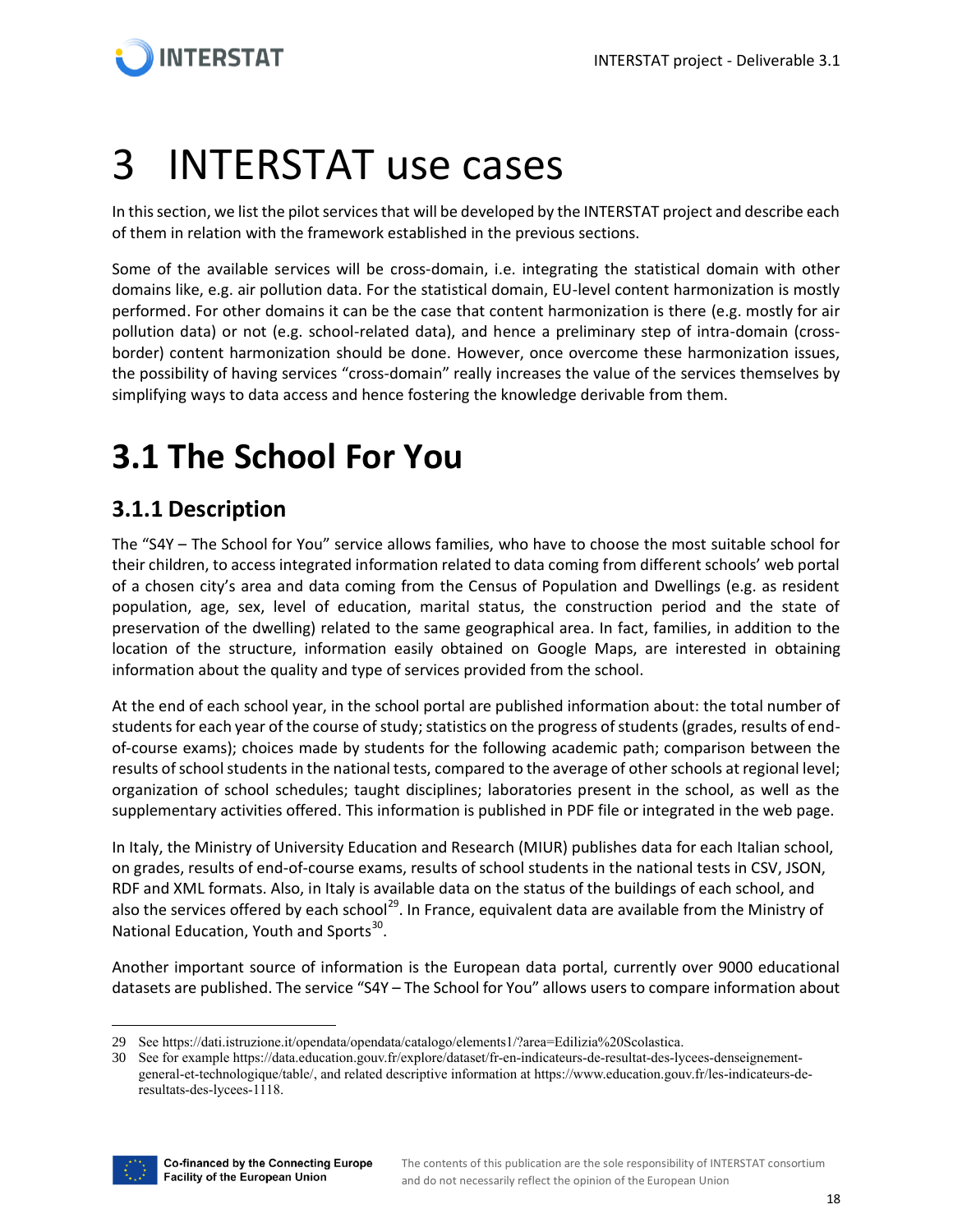

different schools in the area, integrating them with information obtained from the Population and Dwelling census. This comparison allows deducing information on the school's catchment area (attending families, average age of the population in the territory) as well as age and maintenance status of the school building. It could be also interesting to integrate data related to schools with data related to public transportation.

A specific SDS service, named S4Y (School for you) will be developed in order to reach the above described objectives. The S4Y service will be able to be invoked to answer queries combining both school's data and demographic data for both Italian and French territories.

### <span id="page-18-0"></span>**3.1.2 Data used**

The proposed service will use as data sources following datasets:

- Italian Census data: Data of the Census of Population and Housing aggregated at different territorial levels coming from ISTAT [\(http://dati-censimentopopolazione.istat.it/Index.aspx\)](http://dati-censimentopopolazione.istat.it/Index.aspx)
- French Census data: Data of the Census of Population and Housing aggregated at different territorial levels coming from Insee (latest data at https://www.insee.fr/fr/information/2008354)
- Schools data: data published in schools web portals in Italy and France, in Italy also available at Education Ministry with the portal "Scuola in chiaro" at [https://cercalatuascuola.istruzione.it/cercalatuascuola/.](https://cercalatuascuola.istruzione.it/cercalatuascuola/) In France, open data on education is available as a DCAT catalogue at<https://data.education.gouv.fr/api/v2/catalog/exports/rdf>
- Schools national self-assessment outcomes: data on results of schools students in national tests (in Italy available at INVALSI, in France at Ministry of Education, at state level at OECD-PISA) <https://www.invalsiopen.it/> ,<https://www.oecd.org/pisa/data/>
- Datasets on education from European Data Portal <https://www.europeandataportal.eu/en/highlights/open-education-data-european-data-portal>

### <span id="page-18-1"></span>**3.1.3 Evaluation**

The S4Y SDS will be designed either to provide a "seamless" integration level or at least an "integrated" one. The service will solve content harmonization issues between nations, between domains and between contents coming from public sector and contents coming from private portals performing schools evaluation like [https://www.eduscopio.it/.](https://www.eduscopio.it/)

The most important business benefit of the SDS service is to show how realizing a **cross-border and cross-domain statistical** data service. Indeed:

- S4Y will be cross-border, involving at least data from France and Italy.
- S4Y will be cross-domain, having the relevant and interesting feature of integrating data from the statistical domain (population census) with data from the education domain (school results

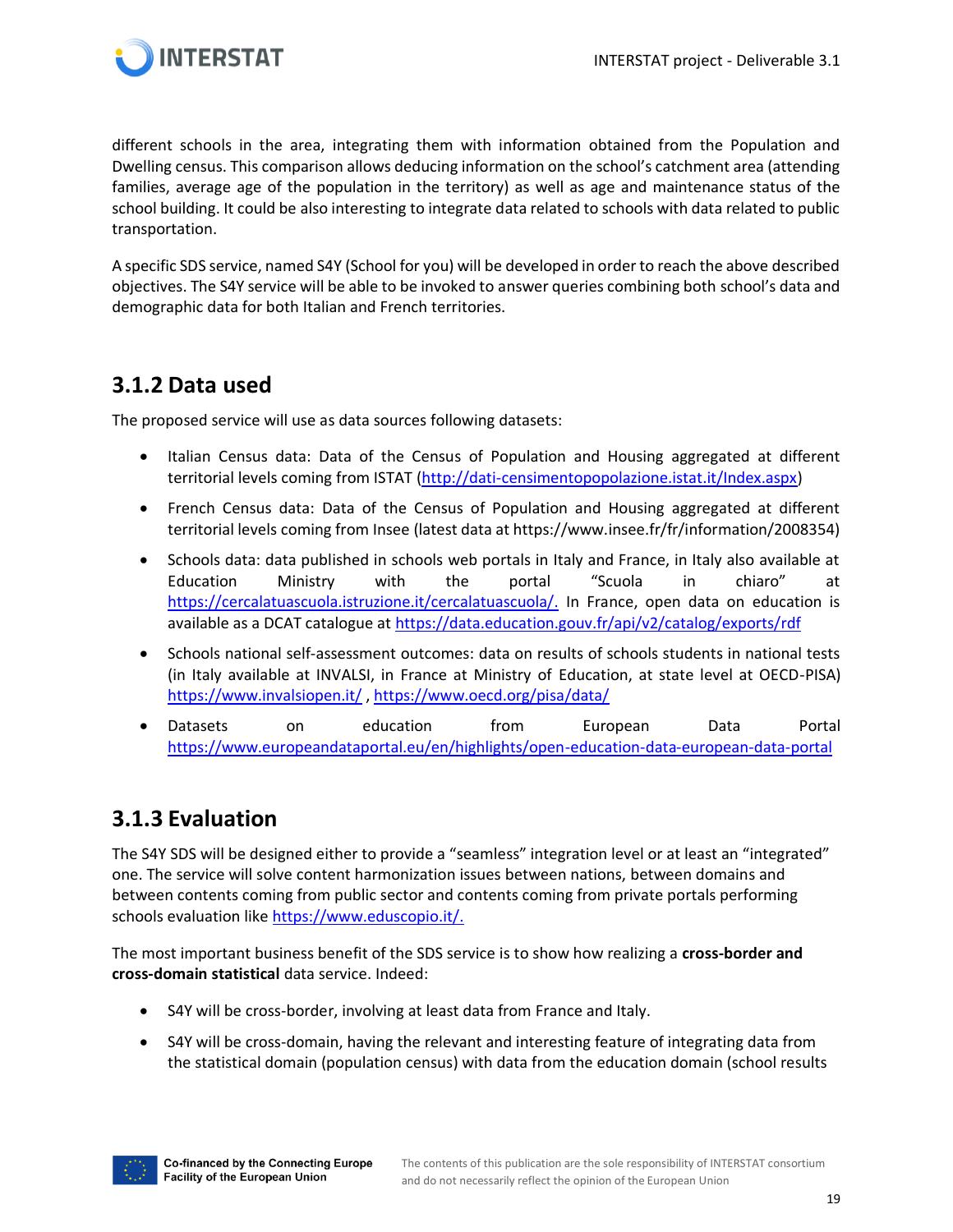

evaluation). While dedicated efforts have been paid for EU level data harmonization within a domain, S4Y will show how these efforts can be exploited also for cross-domain services.

The service will provide cross-border and cross-domain integrated information available thought Italian and French NSIs Data Portal and other sources of information, integrating at semantic level data coming from different web portals and providing users a single access point to this information giving him a support to his decision-making activities.

Given that the service can be used by families, the opportunity to develop an app to be used on smartphones will be evaluated.

## <span id="page-19-0"></span>**3.2 Geolocalized Facilities**

### <span id="page-19-1"></span>**3.2.1 Description**

Th[e](https://www.insee.fr/en/metadonnees/source/serie/s1161) BPE $^{31}$  (Base permanente des équipements, or Permanent database of facilities) is a database published annually by Insee which contains the localisation and characteristics of more than 2.5 million facilities covering a wide range of sectors (health, sports, culture, education, etc.) all over the French territory. The usability of the BPE has been considerably improved recently as Insee switched from ancient proprietary formats to CSV and released data in evolution.

The BPE is a very rich source of information, especially at the local level ; in particular, it can be combined wi[t](https://www.insee.fr/fr/statistiques/4176290?sommaire=4176305&q=carreau)h fine population estimates from the census<sup>32</sup> or at small grid level<sup>33</sup> to offer insight on where to invest for given types of facilities, develop market studies, etc.

The BPE also provides a natural integration framework for sources like lists of cultural or sports events, time schedules of educational establishments, or actually any information related to the facilities listed in the base. A wealth of such sources that can be integrated can be found on open data portals (e. g[.](https://public.opendatasoft.com/explore/dataset/evenements-publics-cibul) Op[e](https://www.europeandataportal.eu/data/datasets?categories=educ&page=1&locale=en&country=fr&facetOperator=AND)nAgenda<sup>34</sup>), including the European data portal, where more than ten thousand datasets are listed in category "Education, culture and sports". Even if Istat does not produce any data source as comprehensive as the BPE, comparable datasets exist on some sectors, and thus transnational comparisons can be established for various usages. It will be important to describe limitations, constraints and level of comparability in each case: a high degree of transparency will augment trust in the information made available.

The BPE can support a large variety of use cases, out of which two are proposed: the visitor use case and the local decider one. The user stories will be refined during the starting phase of the project, but a broad idea is presented below.

<sup>34</sup> <https://public.opendatasoft.com/explore/dataset/evenements-publics-cibul/>



<sup>31</sup> <https://www.insee.fr/en/metadonnees/source/serie/s1161>

<sup>32</sup> <https://www.insee.fr/fr/information/2008354>

<sup>33</sup> <https://www.insee.fr/fr/statistiques/4176290?sommaire=4176305&q=carreau>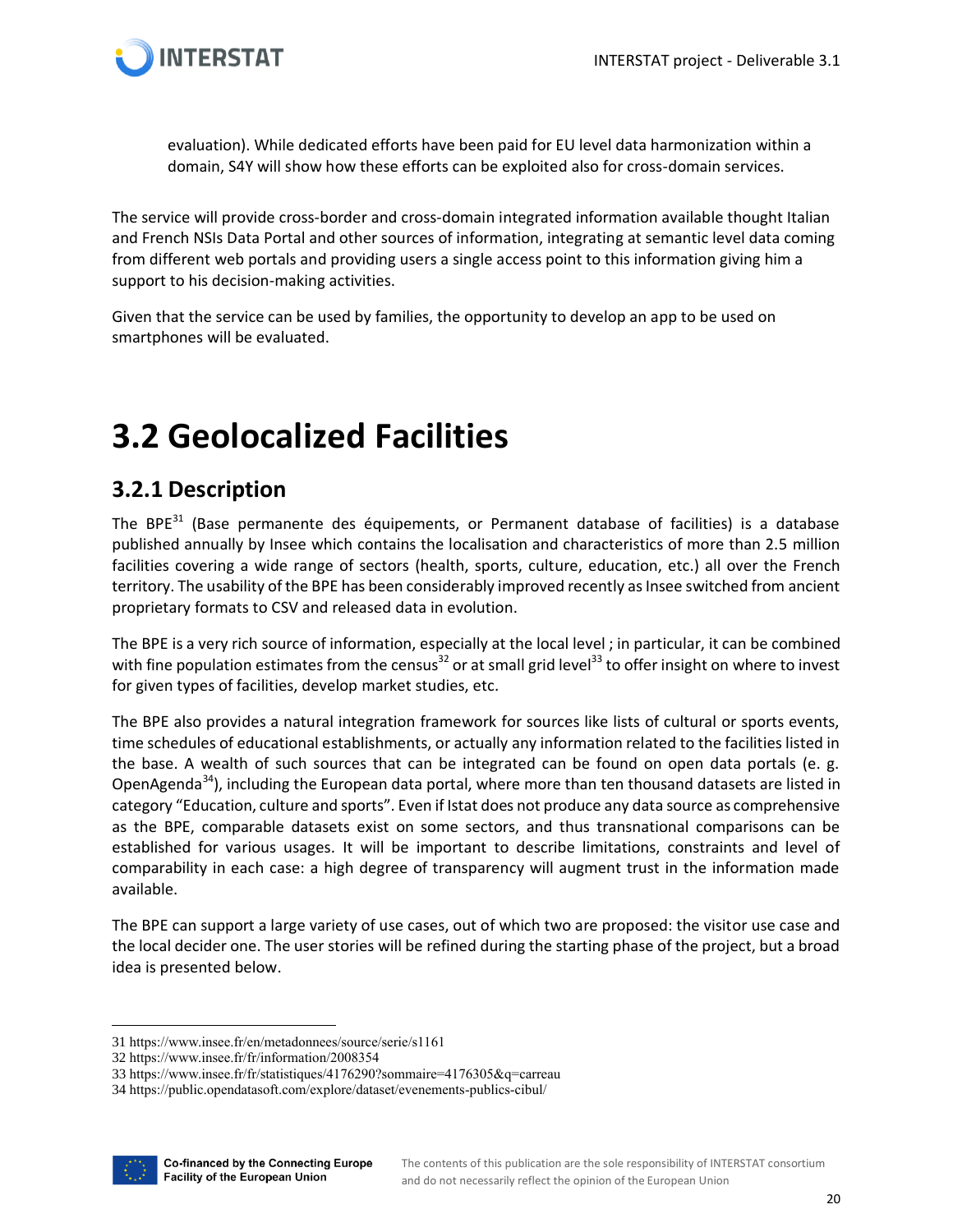

In the first case, we will consider a user visiting a place she does not know, and wondering where the nearest facilities of different types are located. She also would like to know what events are programmed in the nearby stadiums, theatres of cultural venues. This information should be made available on the user's smartphone via an easy-to-use interface. From the description of locations or events, it should be simple to navigate on the web for further detail (e.g. on artists or sport teams, history of places, links to the locations' web sites, etc.). The "local decider" story is about a person in charge of an investment decision at a local level. It can be the manager of a bus company wondering if he should replace an old vehicle, an employee of an educational public service assessing the creation of a new class in a community school, or a young couple thinking of moving to a rural place. The decider needs information about the level and capacity of the equipment in the neighbourhood, linked with data on the demographic evolution at a fine level. He will probably combine this information with other sources more specifically relevant for his particular problem, so it would be interesting to provide the data through a simple web application based on web services.

### <span id="page-20-0"></span>**3.2.2 Data used**

The proposed service will use as data sources following datasets:

- BPE, Permanent database of facilities, published by: Insee (latest data are published at https://www.insee.fr/fr/statistiques/3568656)
- French Census: yearly data of the population census aggregated at different territorial levels, published by: Insee
- Italian Census: data of the Census of Population and Housing aggregated at different territorial levels, published by: Istat<http://dati-censimentopopolazione.istat.it/Index.aspx>
- Italian cultural facilities database: database published by Italian Ministry of Cultural Heritage and Activities (MIBACT), containing cultural events (exhibitions, conferences, conventions, seminars, and so on), published by: MIBACT<https://www.beniculturali.it/open-data-e-linked-data>
- French grid data: socio-demographic data at fine grid (200m) level, published by: Insee
- Open Agenda: database on public events, published by: Opendatasoft [https://public.opendatasoft.com/explore/dataset/evenements-publics](https://public.opendatasoft.com/explore/dataset/evenements-publics-cibul/table/?disjunctive.tags&disjunctive.placename&disjunctive.city)[cibul/table/?disjunctive.tags&disjunctive.placename&disjunctive.city](https://public.opendatasoft.com/explore/dataset/evenements-publics-cibul/table/?disjunctive.tags&disjunctive.placename&disjunctive.city)
- European Data Portal datasets: a selection of datasets available on the European Data Portal will be made, based on interest and reliability, published by: Publications Office of the European Union <https://www.europeandataportal.eu/en/highlights/cultural-institutions-and-cultural-open-data>

### <span id="page-20-1"></span>**3.2.3 Evaluation**

This service will provide integrated cross-border and cross-domain integrated information available thought Italian and French NSIs Data Portal and other sources of information. The BPE data is seamlessly integrated with the French Census data through the use of common geographical classifications and identical concepts for facilities. Italian and French Census Data are integrated at the legal interoperability level. BPE data and French Census data are published every year, so the evolution of facilities can be compared to the changes in population.

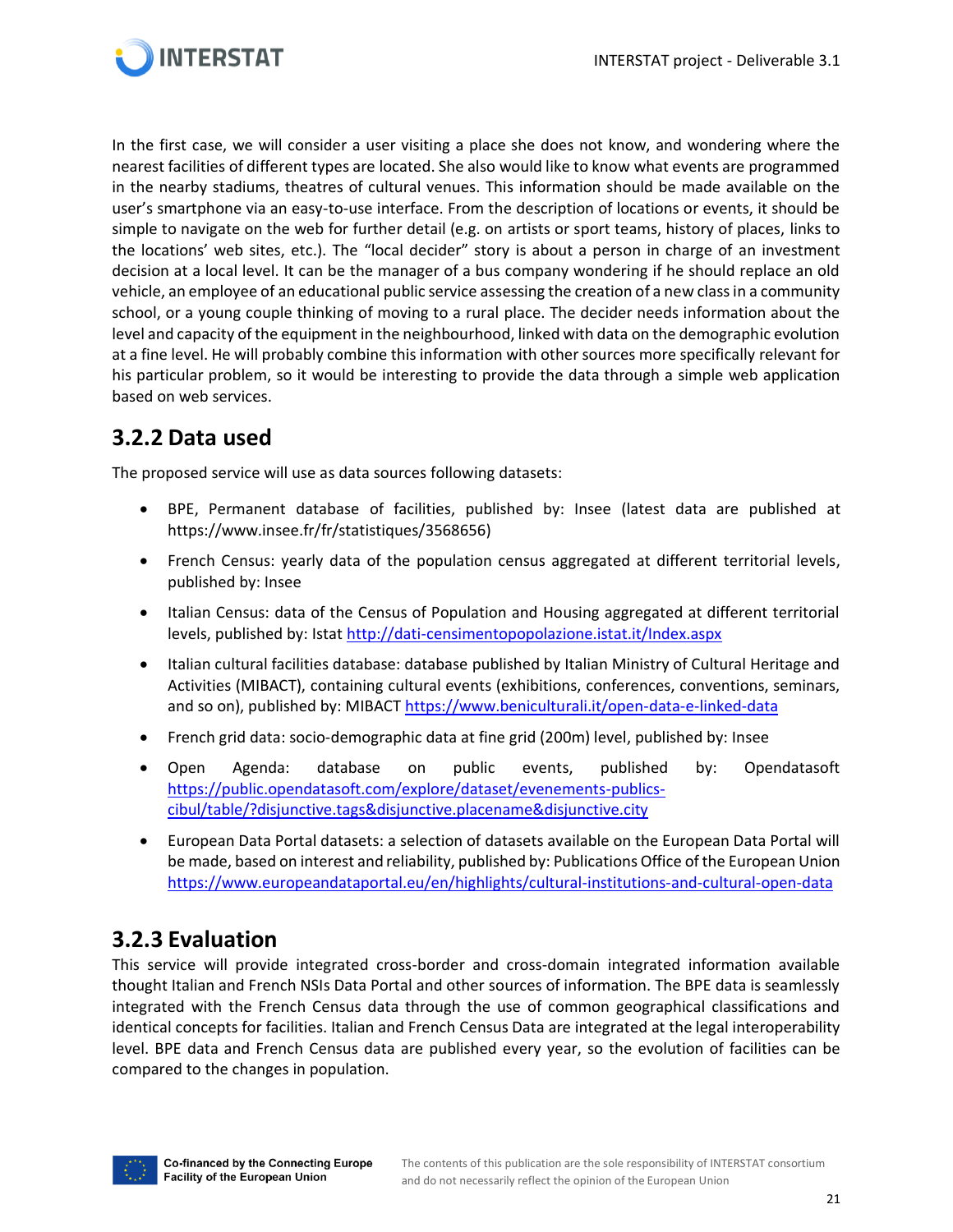## <span id="page-21-0"></span>**3.3 Support for Environment Policies**

### <span id="page-21-1"></span>**3.3.1 Description**

This use case has the objective to support local policy makers who have to take decisions about environmental policies to be applied in a city. In particular, local policy makers can benefit from integrated datasets deriving from: (i) sensor data concerning air pollution and (ii) statistical data regarding demographic characterization of the city's areas. On the basis of such data, they are able to make several analyses to help planning and governing their interventions.

As an example, possible analyses could be related to set priorities between the city' areas in order to plan in which intervene first, namely: (i) if there are areas in which the air pollution levels exceed the permitted threshold levels, among them, those that are densely populated could have a highest priority of intervention; (ii) it could be interesting to make analyses related to the weaker sections of the population and assess the impact of the air pollution levels on them, etc.

#### <span id="page-21-2"></span>**3.3.2 Data used**

A specific SDS service, named SEP (Support for environmental policies) will be developed in order to reach the above described objectives. The SEP service will be able to be invoked to answer queries combining both air pollution data and demographic data for both Italian and French territories.

The proposed service could use as data sources:

- air pollution data published by Environmental Protection Agencies e.g in Italy at <https://www.isprambiente.gov.it/it/banche-dati>
- statistical demographic data coming from the Population Census and data published by the European Environment Agency.
- In Italy, for example, the ARPA (Regional Agency for Environmental Protection) publishes daily data on air quality on its site. ARPA gathers pollution data through its smart devices spread over the territory and publish them on grid areas of one km<sup>2</sup> <https://qa.arpalazio.net/exportData.php>
- In France, the IMREDD (Mediterranean Institute for Risks, Environment and Sustainable Development) publishes on its site the same data on air pollution on grid areas of 25  $m^2$ .
- In addition, the European Environment Agency publishes several datasets related to air pollution for each EU countr[y https://www.eea.europa.eu/themes/air](https://www.eea.europa.eu/themes/air)

The SEP SDS will be designed either to provide a "seamless" integration level or at least an "integrated" one. Same data models will be used, but the territorial dimensions can pose some content harmonization issues, as explained below.

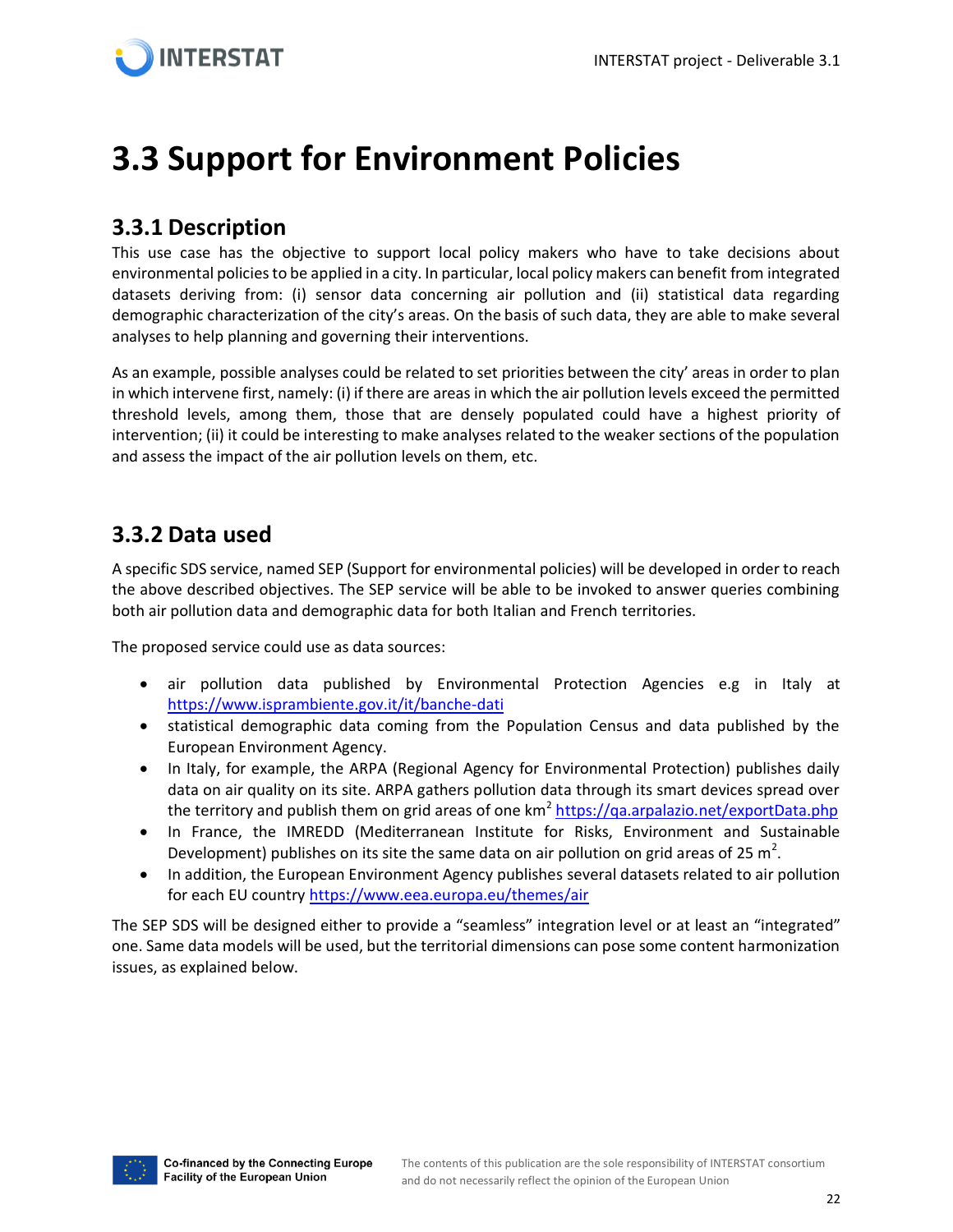



### <span id="page-22-0"></span>**3.3.3 Evaluation**

The most important business benefit of the SDS service is to show how realizing a cross-border and crossdomain statistical data service. Indeed:

- SEP will be cross-border, involving at least data from France and Italy.
- SEP will be cross-domain, having the relevant and interesting feature of integrating data from the statistical domain (population census) with data from the environmental domain (air pollution). While dedicated efforts have been paid for EU level data harmonization *within* a domain, SEP will show how these efforts can be exploited also for cross-domain services.

As mentioned, the SEP SDS will be designed to provide "seamless" and "integrated" functions. Discrepancies with respects to the geographical grids of air pollution data will be taken into account and where possible overcome, for instance in all the cases where policy makers are interested to city-level data, results can be related to Italian and French cities (i.e. the cities will be taken as reference geographical entities instead of the grid cells). Instead, for all cases in which grid discrepancies cannot be overcome, an "integration" level of the service will be anyway ensured.

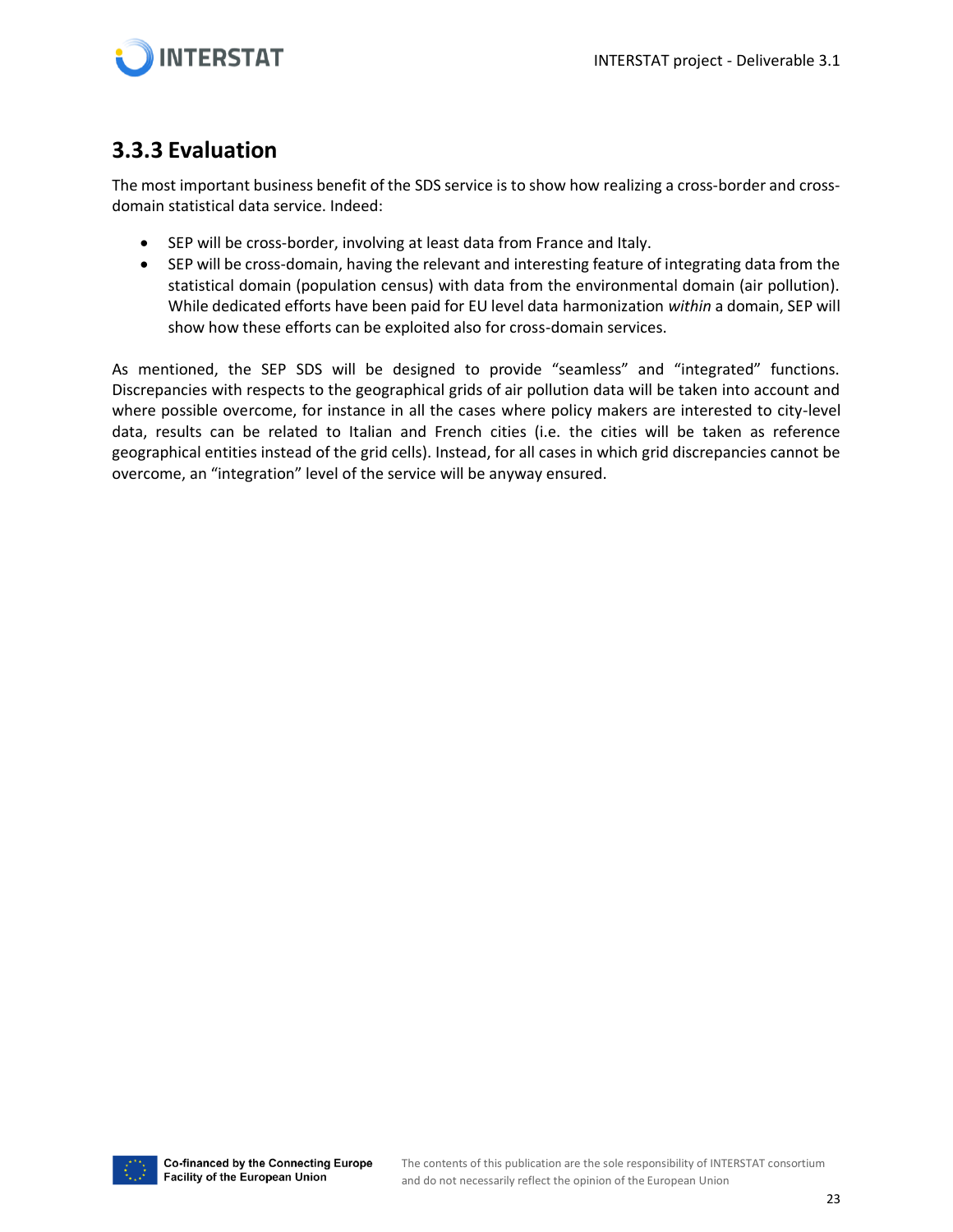

## <span id="page-23-0"></span>Conclusion

In this document, we have proposed a framework for the analysis of the services provided through the INTERSTAT platform according to a number of criteria based on well-known references. We have reviewed the pilot use cases proposed by the project in the light of this framework in order to assess their value from a cross-border point of view.

The present document can be considered as a first shot at a service evaluation framework and how the pilot use cases can be used to in a continuous improvement approach to improve both the pilot services and the framework itself.

We believe that these analysis and assessments confirm the relevance of the INTERSTAT project as a means to improve the value and facilitate the efficient use of statistical data for users across Europe.

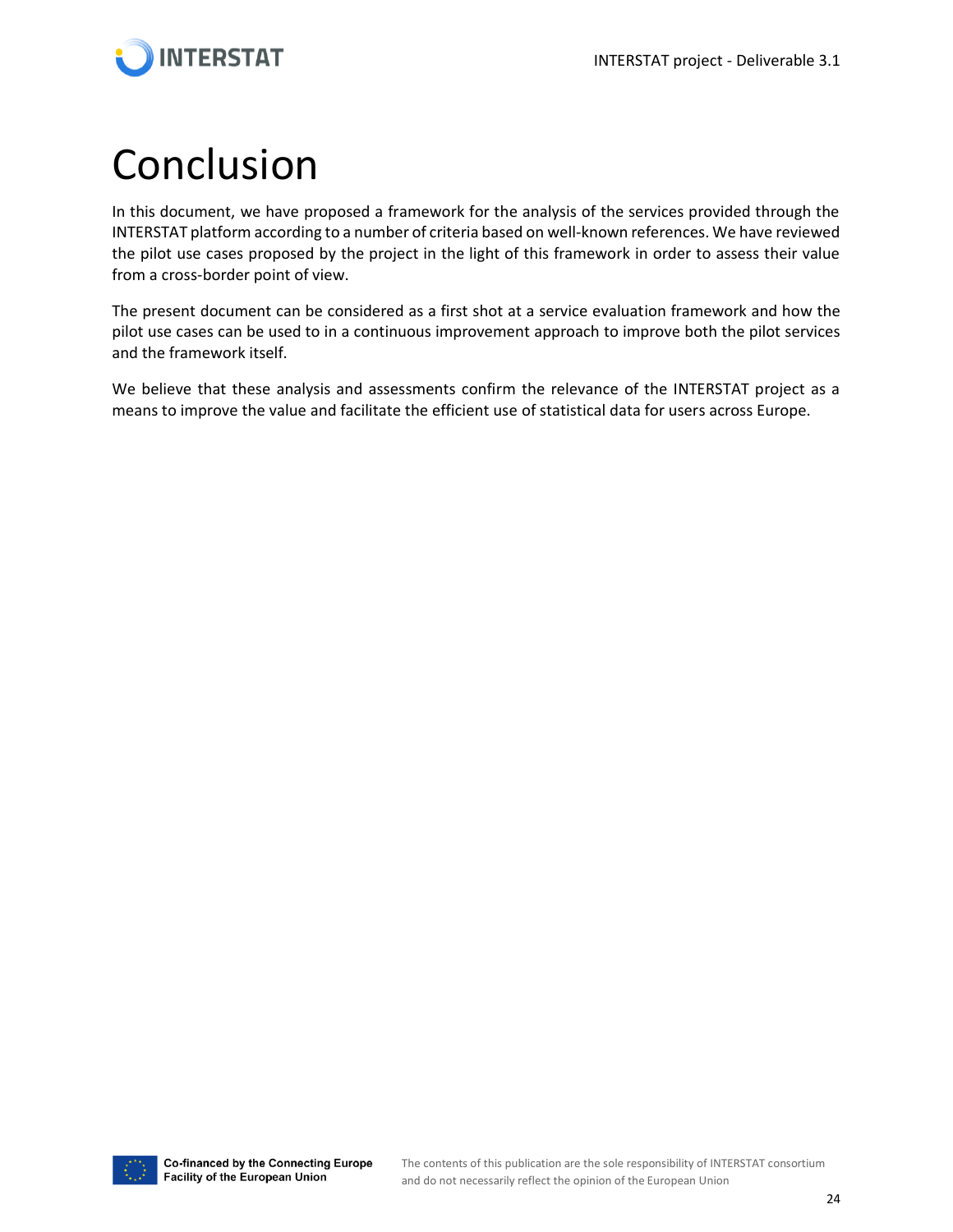

## <span id="page-24-0"></span>References

- [1] United Nations Economic Commission for Europe , "Generic Statistical Information Model (GSIM) version 1.2," [Online]. Available: https://statswiki.unece.org/display/gsim/.
- [2] The Data Documentation Initiative Alliance, "DDI Lifecycle version 3.3," [Online]. Available: https://ddialliance.org/Specification/DDI-Lifecycle/3.3/.
- [3] W3C Recommendation, "RDF Data Cube Vocabulary," [Online]. Available: https://www.w3.org/TR/vocab-data-cube/.
- [4] "SDMX information model version 2.1," [Online]. Available: https://sdmx.org/wpcontent/uploads/SDMX\_2-1\_SECTION\_2\_InformationModel\_2020-07.pdf.
- [5] "VTL (Validation & Transformation Language) version 2.0," [Online]. Available: https://sdmx.org/wp-content/uploads/VTL-2.0-User-Manual-20180416-final.pdf.
- [6] European Commission, "The European Interoperability Framework," [Online]. Available: https://ec.europa.eu/isa2/eif\_en.
- [7] United Nations Economic Commission for Europe, "High-Level Group for the Modernisation of Official Statistics," [Online]. Available: https://statswiki.unece.org/display/hlgbas.
- [8] United Nations Economic Commission for Europe, "Generic Statistical Business Process Model (GSBPM) – version 5.1," [Online]. Available: https://statswiki.unece.org/display/GSBPM.
- [9] United Nations Economic Commission for Europe, "Generic Activity Model for Statistical Organisations (GAMSO) – version 1.2," [Online]. Available: https://statswiki.unece.org/display/GAMSO .
- [10] "EU legislation on the 2021 population and housing censuses Explanatory notes," 2019. [Online]. Available: https://ec.europa.eu/eurostat/documents/3859598/9670557/KS-GQ-18-010-EN-N.pdf.
- [11] "Overview on quality for European statistics," [Online]. Available: https://ec.europa.eu/eurostat/web/quality.